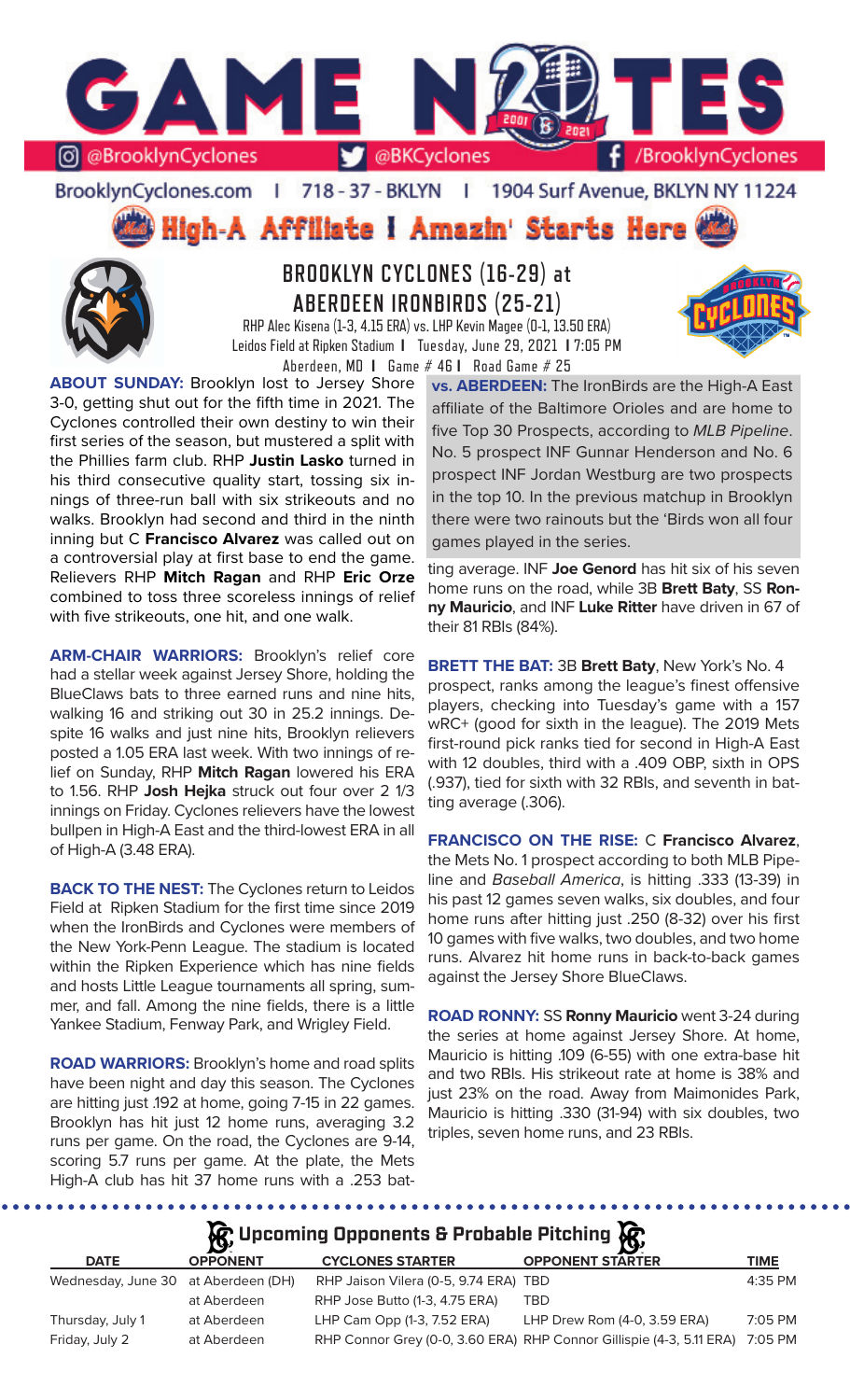### **JUNE 29 AT ABERDEEN STARTING PITCHER PAGE 2**

# 36 ALEC KISENA RHP

**Height:** 6-5 **Weight:** 275 **Date of Birth:** October 12, 1995 **Age**: 25 **Hometown:** Seattle, Washington **How Obtained:** Signed as a minor league free agent, 2/25/19 Drafted: 16th round pick of the Detroit Tigers in 2015

College: Edmonds Community College (Washington)

**LAST TIME OUT:** Kisena returned to solid form, striking out six over 5 1/3 innings of scoreless ball against Jersey Shore on Wednesday in Brooklyn's 3-2 win in 10 innings.

**STRONG:** Alec Kisena's 31.17% strikeout rate ranks best on the roster. Only RHP Dan Goggin, who pitched three innings with Brooklyn earlier this season has a 39% strikeout rate.

|    | <b>DATE</b> | <b>OPP</b> | <b>DEC</b> | IP  | н       | R   | ER             | BB             | к | <b>HR</b> | <b>AVG</b> |
|----|-------------|------------|------------|-----|---------|-----|----------------|----------------|---|-----------|------------|
|    | 6/23        | JS         |            | 5.1 | 4       | 0   | 0              | 2              | 6 | 0         | .227       |
|    | 6/17        | @ WIL      |            | 3.1 | 9       | 6   | 6              |                | 4 | 1         | .231       |
|    | 6/12        | HV         |            | 5.0 | 3       | 2   | $\overline{2}$ | $\overline{2}$ | 8 | O         | .167       |
|    | 6/5         | $@$ JS     |            | 5.0 | $\circ$ | 0   | 0              |                | 5 | O         | .164       |
|    | 5/29        | <b>ABD</b> |            | 2.1 | 3       | 2   | $\overline{2}$ | 2              | 6 | $\Omega$  | .220       |
| ź. | 5/14        | @GVL       |            | 41  | 2       | 2   | $\overline{2}$ | 4              | 3 | 1         | .194       |
|    | 5/8         | @ASH       | W          | 5.0 | 4       | 2   | $\overline{2}$ | 2              | 8 | 1         | .222       |
|    |             |            |            |     |         |     |                |                |   |           |            |
|    |             | KOY        |            |     |         | RR% |                |                |   | HD/O      |            |

**2021 GAME-BY-GAME**

 **Brooklyn Cyclones** 

**GREET THE METS:** New York signed Kisena to a minor league deal in February 2019 after Kisena pitched for the Gateway Grizzlies in 2017 and 2018 in the Frontier League (independent)...Joined Low-A Columbia in late April.

**GATEWAY TO THE...EAST:** Combined to strike out 167 batters in 168.1 innings over 31 starts for the Grizzlies between 2017-18...Fanned 108 in 100.1 innings during his second season, putting together 9.7 strikeouts per nine.

**INJURY HISTORY:** Suffered a torn ACL during his time with the Detroit Tigers...Released by the organization during extended spring training in 2016.

**ORIGINS:** Drafted by the Tigers out of Edmonds Community College in 2015, pitching one season in the system with the GCL Tigers...Struck out 44 in 40 innings, posting a 2.25 ERA.

**SEATTLE START:** Grew up watching the Seattle Mariners with Randy Johnson and Edgar Martinez.

| $K\%$        | BB%   | HR/9       |
|--------------|-------|------------|
| 31.7%        | 11.1% | 0.89       |
| <b>BABIP</b> | GB%   | <b>FIP</b> |
| .324         | 37.1% | 3.79       |
|              |       |            |

## **KISENA'S SEASON AND CAREER HIGHS**

| 2021 Season                    |                              | Career                        |
|--------------------------------|------------------------------|-------------------------------|
| 8 (2x, 6/12 vs. Hudson Valley) | <b>Strikeouts</b>            | 10 (7/11/15 vs. GCL Braves)   |
| None                           | <b>Double Digit K Games</b>  | 1 (7/11/15 vs. GCL Braves)    |
| 9 (6/17 at Wilmington)         | <b>High Hits, Game</b>       | 9 (6/17/21 at Wilmington)     |
| 1 (2x, 6/17 at Wilmington)     | <b>High HR, Game</b>         | 1 (6x, 6/17/21 at Wilmington) |
| 6 (6/17 at Wilmington)         | <b>High Runs, Game</b>       | 6 (6/17 at Wilmington)        |
| 2 (5/8 at Asheville)           | <b>High Walks, Game</b>      | 3 (7x, 9/1/19 at Augusta)     |
| 5 (2x, 6/5 at Jersey Shore)    | <b>Innings Pitched, Game</b> | 6.2(8/27/19)                  |
| None                           | <b>Complete Games</b>        | None                          |
| None                           | <b>Shutouts</b>              | None                          |

| <b>CATCHER ERA</b> |    |    |            |            |  |  |  |  |
|--------------------|----|----|------------|------------|--|--|--|--|
| <b>NAME</b>        | G  | ER | <b>INN</b> | <b>ERA</b> |  |  |  |  |
| Alvarez            | 13 | 60 | 105.1      | 5.13       |  |  |  |  |
| Mena               | ൳  | 21 | 51         | 3.71       |  |  |  |  |
| Senger             | q  | 44 | 81         | 4.89       |  |  |  |  |
| Uriarte            | 14 | 60 | 112        | 4.82       |  |  |  |  |

| CYCLONES STARTING PITCHER BREAKDOWN |   |   |                                                       |     |         |  |  |  |  |
|-------------------------------------|---|---|-------------------------------------------------------|-----|---------|--|--|--|--|
| <b>STARTER</b>                      |   |   | <b>GS Quality StartsRun SupportRS/Start BC Record</b> |     |         |  |  |  |  |
| Butto, Jose                         | 8 | O | 38                                                    | 4.8 | $4 - 4$ |  |  |  |  |
| Grey, Connor                        |   | Ω | 8                                                     | 8.0 | $1 - 0$ |  |  |  |  |
| Griffin, David                      |   | O | 8                                                     | 8.0 | $O-1$   |  |  |  |  |
| Kisena, Alec                        |   | O | 33                                                    | 4.7 | $2 - 5$ |  |  |  |  |
| Lasko, Justin                       |   | 3 | 19                                                    | 4.8 | $1 - 3$ |  |  |  |  |
| Opp, Cam                            | 5 |   | 17                                                    | 3.4 | $2 - 3$ |  |  |  |  |
| Parsons, Hunter                     |   | O | 5                                                     | 5.0 | $1 - 0$ |  |  |  |  |
| Rojas, Oscar                        |   | O | 21                                                    | 5.3 | $1 - 3$ |  |  |  |  |
| Vilera, Jaison                      | 8 | ∩ | 27                                                    | 3.4 | $0 - 8$ |  |  |  |  |
| Walker, Josh                        |   |   | 27                                                    | 6.8 | $3-1$   |  |  |  |  |

| <b>BROOKLYN CYCLONES PITCHING BREAKDOWN</b> |       |            |                    |     |     |     |     |             |           |            |                      |        |            |              |     |     |     |     |     |           |            |
|---------------------------------------------|-------|------------|--------------------|-----|-----|-----|-----|-------------|-----------|------------|----------------------|--------|------------|--------------|-----|-----|-----|-----|-----|-----------|------------|
|                                             | W-L   | <b>ERA</b> | IP                 | н   | R   | ER  | BB  | к           | <b>HR</b> | <b>AVG</b> |                      | W-L    | <b>ERA</b> | IP.          | н   | R   | ER  | BB. | ĸ   | <b>HR</b> | <b>AVG</b> |
| <b>STARTERS</b>                             | 7-20  | 5.92       | 199.0 206          |     | 146 | 131 | -70 | 198         | - 37      | 263        | I HOME               | 7-15   | 3.80       | 194.0 159    |     | 96  | 82  | 87  | 200 | -13       | .225       |
| <b>RELIEVERS</b>                            | $9-9$ | 3.48       | 186.1              | 151 | 91  | 72  | 103 | 203         | - 9       | 219        | <b>ROAD</b>          | $9-14$ | 5.69       | 191.1        | 198 | 141 | 121 | 86  | 201 | -33       | .260       |
| <b>TOTAL</b>                                | 16-29 |            | 4.62 385.1 357 237 |     |     |     |     | 198 173 401 | 46        | .243       | <b>I TOTAL</b>       | 16-29  | 4.62       | 385.1357 237 |     |     | 198 | 173 | 401 | 46        | .243       |
|                                             |       |            |                    |     |     |     |     |             |           |            |                      |        |            |              |     |     |     |     |     |           |            |
|                                             |       |            |                    |     |     |     |     |             |           |            | <b>BULLPEN NOTES</b> |        |            |              |     |     |     |     |     |           |            |

-RHP Connor O'Neil's .125 BABIP is lowest on the team, just ahead of RHP Allan Winans' .212 BABIP.

-RHP Josh Hejka's 2.75 FIP is the lowest in the Cyclones bullpen.

-RHP Josh Hejka sports a team-lowest 3.8 BB%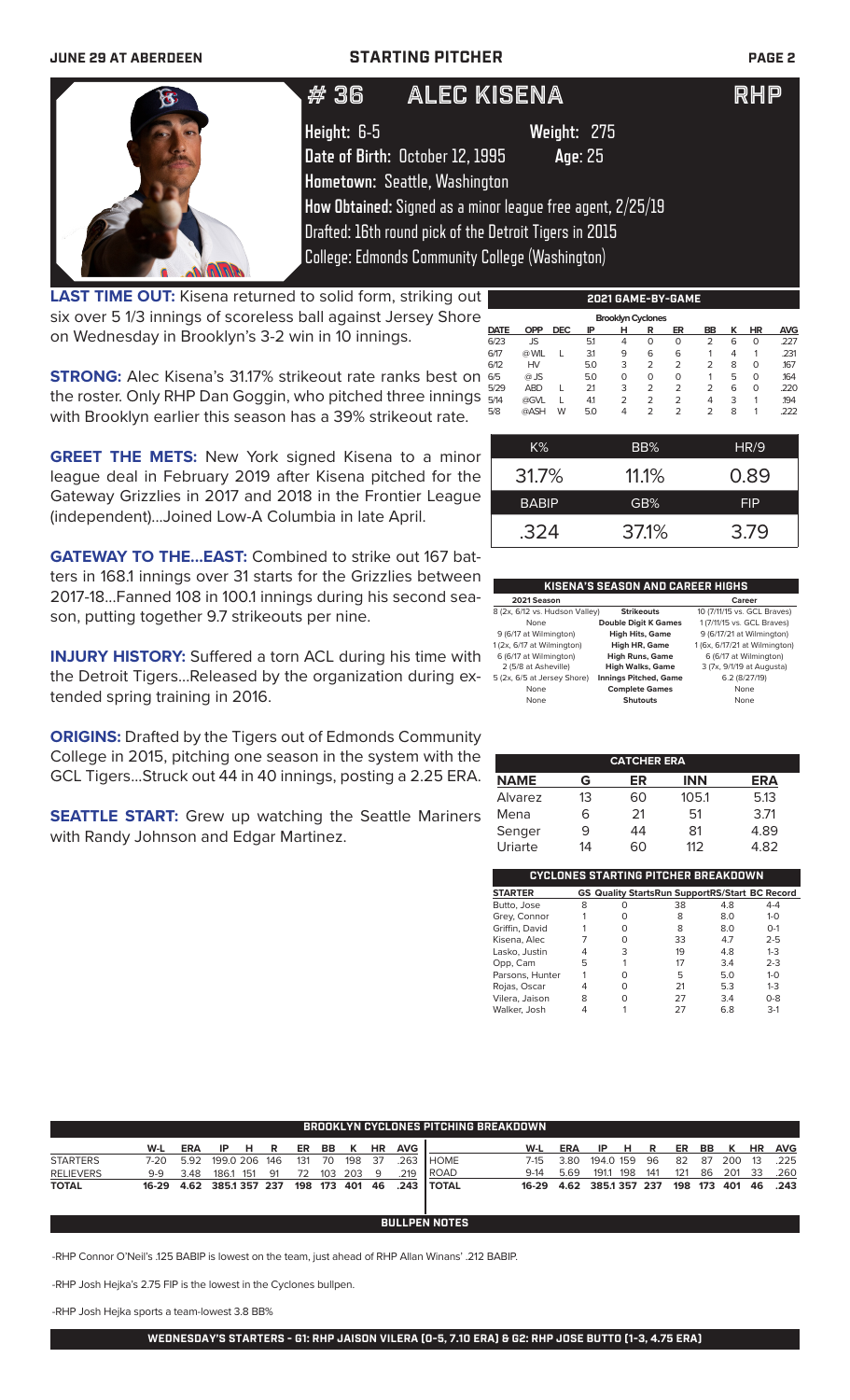| <b>JUNE 29 AT ABERDEEN</b>                                                                                                                                                                                               |                                                          | <b>BATTING PAGES</b>                                                                                                                                                                                                                                                                                                                                                                                                                                                                                                     | <b>PAGE 3</b>                                                                                                                                                                         |
|--------------------------------------------------------------------------------------------------------------------------------------------------------------------------------------------------------------------------|----------------------------------------------------------|--------------------------------------------------------------------------------------------------------------------------------------------------------------------------------------------------------------------------------------------------------------------------------------------------------------------------------------------------------------------------------------------------------------------------------------------------------------------------------------------------------------------------|---------------------------------------------------------------------------------------------------------------------------------------------------------------------------------------|
| <b>FRANCISCO ALVAREZ - C</b><br>#19                                                                                                                                                                                      |                                                          |                                                                                                                                                                                                                                                                                                                                                                                                                                                                                                                          | .277, 6 HR, 19 RBI, .418 wOBA, wRC+ 161                                                                                                                                               |
| Last Game: 0-3. BB<br><b>RISP:</b> 8-23 (.348)<br>Streak:                                                                                                                                                                | <b>Home: 8-42</b><br><b>Road: 15-41</b><br>vs. JS: 10-33 | Last HR: 6/26 vs. Jersey Shore<br>Multi-Hit Games: 5 (6/20 at Wilmington)<br>Multi-RBI Games: 5 (6/25 vs. Jersey Shore)                                                                                                                                                                                                                                                                                                                                                                                                  | Season High, Hits: 3 (6/6 at JS)<br>Season High, Runs: 3 (6/20 at WIL)<br>Season High, RBI: 4 (6/6 at JS)<br>Season High, SB: 1 (6/3 at JS)                                           |
| No. 38 prospect in the game according to MLB Pipeline                                                                                                                                                                    |                                                          | • Enters his fourth year in the Mets organizationCalled up from Low-A St. Lucie on Monday, May 2419 years old, turning 20 on November 19<br>· Ranks as the No. 1 prospect in the Mets system according to both MLB Pipeline and Baseball AmericaRanked as No. 4 catching prospect in baseball and the                                                                                                                                                                                                                    |                                                                                                                                                                                       |
| • Non-roster invitee to Mets Spring TrainingSigned with NYM as NDFA on July 2, 2018                                                                                                                                      |                                                          | · Hit .417 (20-48) with five doubles, two home runs, and 12 RBIs in 15 games with St. LucieStruck out seven times and walked 15went 2-for-4 in stolen bases                                                                                                                                                                                                                                                                                                                                                              |                                                                                                                                                                                       |
| <b>ZACH ASHFORD - OF</b><br>#9                                                                                                                                                                                           |                                                          |                                                                                                                                                                                                                                                                                                                                                                                                                                                                                                                          | .208, 1 HR, 5 RBI, .280 w0BA, wRC+ 75                                                                                                                                                 |
| Last Game: 0-2<br><b>RISP: 3-12</b><br><b>Streak:</b>                                                                                                                                                                    | <b>Home: 8-34</b><br><b>Road: 3-19</b><br>vs. JS: 3-21   | Last HR: 5/23 vs. Hudson Valley<br>Multi-Hit Games: 1 (5/23 vs. Hudson Valley)<br>Multi-RBI Games: 1(5/23 vs. Hudson Valley)                                                                                                                                                                                                                                                                                                                                                                                             | Season High, Hits: 2 (5/23 vs. HV)<br>Season High, Runs: 2 (6/6 at JS)<br><b>Season High, RBI: 2 (5/23 vs. HV)</b><br><b>Season High, SB:</b> 1 (2x, 6/9 vs. HV G2)                   |
| • Drafted by the Mets out of Fresno State in the 6th round of the 2019 MLB Draft                                                                                                                                         |                                                          | Enters his third year in the Mets organizationCalled up from Low-A St. Lucie on Saturday, May 22<br>• Hit .340 (17-50) in 14 games with the St. Lucie Mets in 2021, collecting three doubles and six walks with a stolen base<br>• Spent his first few games as a pro with Brooklyn in 2019, hitting .136 in 16 games before being sent to the GCL Mets (37 G, .295/2/23/.413)                                                                                                                                           |                                                                                                                                                                                       |
| # 22 BRETT BATY - INF                                                                                                                                                                                                    |                                                          |                                                                                                                                                                                                                                                                                                                                                                                                                                                                                                                          | .306, 5 HR, 31 RBI, .412 WOBA, WRC+ 157                                                                                                                                               |
| Last Game: 0-4<br><b>RISP:</b> 18-44 (.409)<br>Streak:                                                                                                                                                                   | Home: 15-65<br><b>Road: 29-80</b><br>vs. JS: 15-36       | Last HR: 6/26 vs. Jersey Shore<br>Multi-Hit Games: 12 (6/20 at Wilmington)<br>Multi-RBI Games: 9 (6/20 at Wilmington)                                                                                                                                                                                                                                                                                                                                                                                                    | Season High, Hits: 4 (5/19 vs. HV)<br>Season High, Runs: 2 (5x, 6/9 vs. HV G2)<br><b>Season High, RBI:</b> $4$ (2x, $6/3$ at JS)<br><b>Season High, SB:</b> 1 (3x, 6/19 at WIL)       |
| • Joined the Alternate Training Site in Brooklyn in 2020                                                                                                                                                                 |                                                          | • Enters his third year in the Mets organizationRated as the No. 4 prospect in the Mets system and the No. 94 prospect in baseball according to MLB Pipeline<br>• Earned a non-roster invitation to Spring Training in 2021, collecting a double and a single in 10 games and 10 at-bats                                                                                                                                                                                                                                 |                                                                                                                                                                                       |
|                                                                                                                                                                                                                          |                                                          | • Spent the majority of his first pro season with Kingsport (R) before a promotion to Brooklyn to finish the 2019 season, winning the league title with the Cyclones<br>• Committed to the University of Texas before being drafted in the first round (12th overall) in 2019                                                                                                                                                                                                                                            |                                                                                                                                                                                       |
| #11<br><b>CODY BOHANEK - INF</b>                                                                                                                                                                                         |                                                          |                                                                                                                                                                                                                                                                                                                                                                                                                                                                                                                          | .237, 2 HR, 6 RBI, .335 wOBA, wRC+ 109                                                                                                                                                |
| Last Game: 2-3, SB<br><b>RISP: 1-17 (.059)</b><br><b>Streak: 2 G (4-7)</b>                                                                                                                                               | Home: 6-31<br><b>Road: 10-42</b><br>vs. JS: 4-12         | Last HR: 6/9 vs. Hudson Valley G1<br>Multi-Hit Games: 4 (6/27 vs. Jersey Shore)<br><b>Multi-RBI Games: 1 (6/17 at Wilmington)</b>                                                                                                                                                                                                                                                                                                                                                                                        | Season High, Hits: 3 (5/5 at Asheville)<br>Season High, Runs: 2 (2x, 6/15 at Wil)<br>Seaon High, RBI: 2 (6/17at Wilmington)<br><b>Season High, SB:</b> 1 (2x, 6/27 vs. JS))           |
| exchange for OF Ross Adolph, INF Luis Santana, and C Scott Manea                                                                                                                                                         |                                                          | • Enters his third year in the Mets organization and his fifth as a professionalTraded from Houston to the Mets in January of 2019 along with 3B J.D. Davis in<br>• Returns from Triple-A Syracuse 5/12-6/8 and 6/24: 21 G, 179/.338/.268 with three doubles, a triple, and a home run with 11 walks<br>• Broke camp with Brooklyn: 5 G, .313/.500/.500 with a home run a two RBIs before the call up<br>• Originally drafted by Houston in the 30th round of the 2017 MLB Draft from the University of Illinois-Chicago |                                                                                                                                                                                       |
| <b>ANTOINE DUPLANTIS - OF</b><br>#8                                                                                                                                                                                      |                                                          |                                                                                                                                                                                                                                                                                                                                                                                                                                                                                                                          | .245, 2 HR, 9 RBI, .300 WOBA, WRC+ 87                                                                                                                                                 |
| Last Game: DNP<br>RISP: 7-28 (.250)<br>Streak:                                                                                                                                                                           | <b>Home: 10-64</b><br><b>Road: 28-90</b><br>vs. JS: 9-35 | Last HR: 6/18 at Wilmington<br>Multi-Hit Games: 10 (6/20 at Wilmington)<br>Multi-RBI Games: 2 (6/18 at Wilmington)                                                                                                                                                                                                                                                                                                                                                                                                       | Season High, Hits: 4 (5/16 at Greenville)<br>Season High, Runs: 4 (5/16 at Greenville)<br>Season High, RBI: 2 (2x, 6/18 at Wilmington)<br>Season High, SB: 1 (2x, 5/16 at Greenville) |
| • Recorded eight outfield assists in 47 games to lead Brooklyn in 2019                                                                                                                                                   |                                                          | · Enters his third year in the Mets organization Spent his draft year with Brooklyn and scored the game-winning run against Lowell in the 2019 NYPL Championship<br>• Finished his LSU career with 359 hits, most in school history and second-most in SEC history behind fellow Mets MiLB outfielder Jake Mangum (383 hits)Never                                                                                                                                                                                        |                                                                                                                                                                                       |
| finished a season at LSU hitting lower than .316                                                                                                                                                                         |                                                          | • Mets 12th round pick, 2019Also drafted in the 19th round by Cleveland in 2018Brother Armond, holds the world record in the pole vault with a height of 6.18m.                                                                                                                                                                                                                                                                                                                                                          |                                                                                                                                                                                       |
| # 20 JOE GENORD - INF                                                                                                                                                                                                    |                                                          |                                                                                                                                                                                                                                                                                                                                                                                                                                                                                                                          | .223, 7 HR, 15 RBI, .311 wOBA, wRC+ 94                                                                                                                                                |
| Last Game: 0-3<br><b>RISP: 3-30 (.100)</b><br>Streak:                                                                                                                                                                    | <b>Home: 9-56</b><br><b>Road: 20-80</b><br>vs. JS: 5-34  | <b>Last HR:</b> 6/20 at Wilmington<br>Multi-Hit Games: 5 (6/20 at Wilmington)<br>Multi-RBI Games: 3 (6/1 at Jersey Shore)                                                                                                                                                                                                                                                                                                                                                                                                | Season High, Hits: 3 (2x, 5/19 vs. HV)<br>Season High, Runs: 3 (2x, 5/19 vs. HV)<br>Season High, RBI: 3 (5/8 at Asheville)<br>Season High, SB: 1 (6/18 at Wilmington)                 |
| • Two-time All-AAC honoree who led USF in home runs in each of his three seasons<br>• Mets 9th round pick in 2019 out of South Florida<br>• Also drafted by the Los Angeles Dodgers in the 19th round of the 2015 draft. |                                                          | • Enters his third year in the Mets organizationNamed to the NYPL All-Star team and won a league title with Brooklyn in 2019<br>• Led the Cyclones with nine home runs and 44 RBIsEarned Player of the Week honors with the Cyclones during the week of July 7.                                                                                                                                                                                                                                                          |                                                                                                                                                                                       |
| <b>LUIS GONZALEZ - INF</b><br>#10                                                                                                                                                                                        |                                                          |                                                                                                                                                                                                                                                                                                                                                                                                                                                                                                                          | .000, 0 HR, 0 RBI, .000 WOBA, WRC+ 0                                                                                                                                                  |
| <b>Last Game:</b><br><b>RISP:</b><br>Streak:                                                                                                                                                                             | Home:<br>Road:<br>vs. ABD:                               | Last HR:<br><b>Multi-Hit Games:</b><br><b>Multi-RBI Games:</b>                                                                                                                                                                                                                                                                                                                                                                                                                                                           | <b>Season High, Hits:</b><br><b>Season High, Runs:</b><br>Season High, RBI:<br>Season High, SB:                                                                                       |
| • Played three games with Low-A St. Lucie, going 3-12 with a double<br>• Signed with the Reds in September of 2012.                                                                                                      |                                                          | • Enters his first season in the Mets organization, signing a minor league deal with New York on May 30, 2021.<br>• Spent seven seasons in the Cincinnati farm system, reaching as high as Triple-A Louisville in 2019.<br>• Career .253 hitter in 587 games and 2,151 at-bats with Cincinnati and New York farm systems.                                                                                                                                                                                                |                                                                                                                                                                                       |
| #35 ADRIAN HERNANDEZ - OF                                                                                                                                                                                                |                                                          |                                                                                                                                                                                                                                                                                                                                                                                                                                                                                                                          | .147, 1 HR, 2 RBI, .166 wOBA, wRC+ 3                                                                                                                                                  |
| Last Game: 0-3<br><b>RISP: 3-14 (.214)</b><br>Streak:                                                                                                                                                                    | <b>Home: 7-34</b><br><b>Road: 4-31</b><br>vs. JS: 4-32   | Last HR:<br>Multi-Hit Games: 1 (5/25 vs. Aberdeen)<br><b>Multi-RBI Games:</b>                                                                                                                                                                                                                                                                                                                                                                                                                                            | Season High, Hits: 2 (5/25 vs. Aberdeen)<br>Season High, Runs: 1 (2x 6/25 vs. JS)<br><b>Season High, RBI:</b> 1 (2x 6/22 vs. JS)<br>Season High, SB:                                  |
| • Signed for \$1.5 million by the Mets as a non-drafted international free agent in 2017                                                                                                                                 |                                                          | • Returned from the Development List June 22stayed and worked out with Brooklyn from June 8-21.<br>• Enters his fifth year in the Mets organizationreceived 5/8 from extended spring training after the injury to OF Scott Ota.<br>• Ranked the No. 30 Prospect in the NYM system by MLB PipelineLimited to four games with the GCL Mets in 2019 due to hamstring injuries.<br>• Hit .261 with five homers and 34 RBIs in 63 games in the Dominican Summer League in 2018.                                               |                                                                                                                                                                                       |

### **# 2 RONNY MAURICIO - INF .229, 7 HR, 25 RBI, .304 wOBA, wRC+ 90 Last Game:** 0-3, 2 SB **Home:** 8-72 **Last HR:** 6/16 at Wilmington **Season High, Hits:** 3 (4x, 6/17 atWilmington) **RISP:** 9-41 (.220) **Road:** 32-94 **Multi-Hit Games:** 8 (6/22 vs. Jersey Shore) **Season High, Runs:** 2 (6x, 6/20 at WIL) **Streak: vs. JS:** 9-48 **Multi-RBI Games:** 7 (6/16 at Wilmington) **Seaon High, RBI:** 4 (2x, 5/16 at Greeville) **Season High, SB:** 2 (6/27 vs. JS)

• Enters his fifth year in the Mets organization...Rated as the No. 2 prospect in the Mets system and the No. 58 prospect in baseball according to *MLB Pipeline* • Non-roster invitee to Spring Training for the third consecutive season...Spent 2020 at the Mets Alternate Site and had one at-bat with the Tigres del Licey in the Dominican Winter League

• Named a South Atlantic League mid-season All-Star with Columbia (A) in 2019

• Won the 2018 GCL Mets Sterling Award, given to the team's most valuable player...Signed with the Mets as a 16-year-old on July 2, 2017.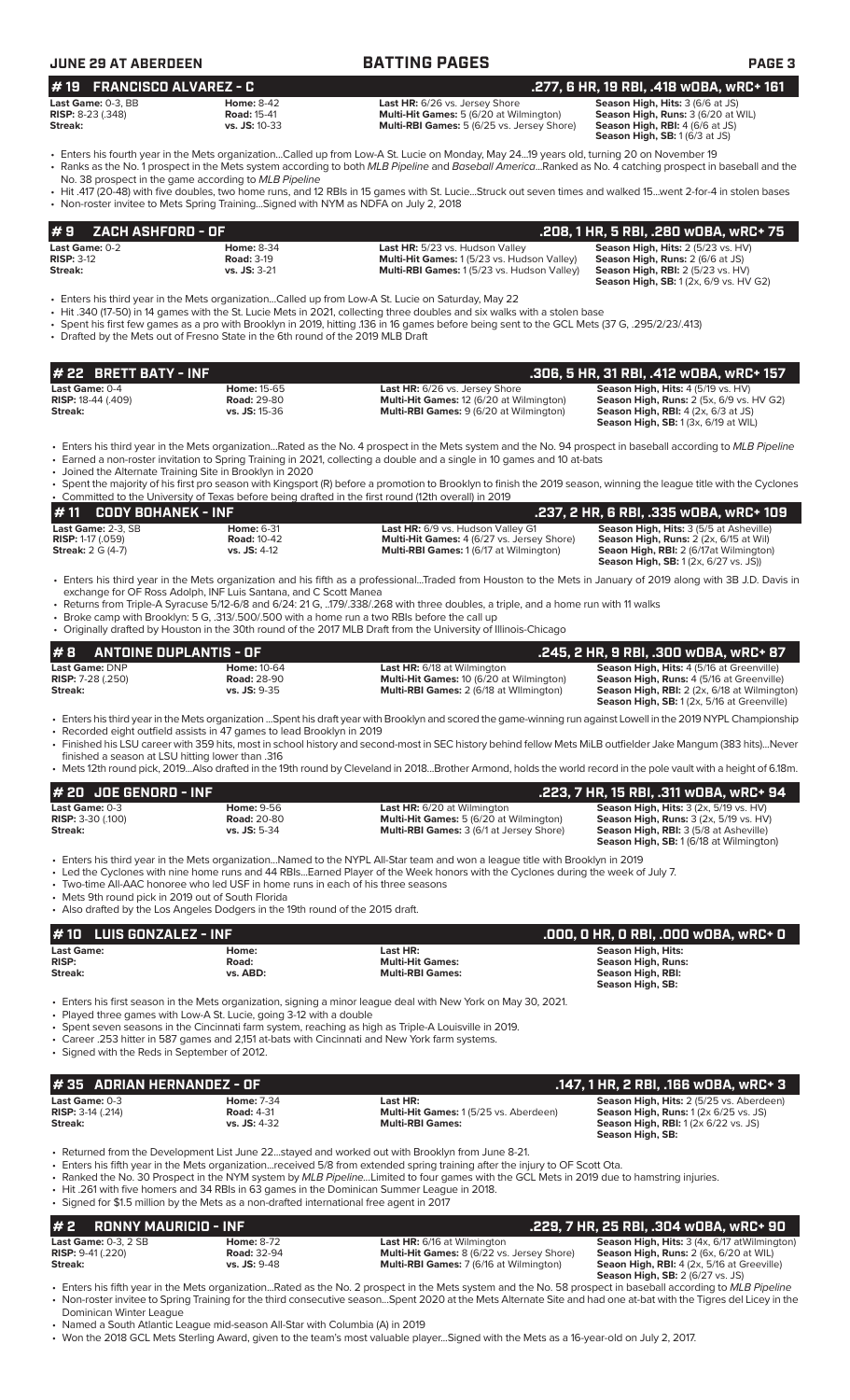| JUNE 27 VS JERSEY SHORE   |                   | <b>BATTING PAGES</b>                           | <b>PAGE 4</b>                                    |
|---------------------------|-------------------|------------------------------------------------|--------------------------------------------------|
| $#$ 16 JOSE MENA - C      |                   |                                                | . .167. 1 HR. 4 RBI. .249 wOBA. wRC+ 55'         |
| <b>Last Game:</b> DNP     | <b>Home: 1-18</b> | Last HR:                                       | <b>Season High, Hits: 3 (6/20 at Wilmington)</b> |
| <b>RISP:</b> 1-8 (.125)   | <b>Road: 5-18</b> | <b>Multi-Hit Games: 1 (6/20 at Wilmington)</b> | Season High, Runs: 1 (3x, 6/20 at WIL)           |
| <b>Streak:</b> 2 G (4-10) | vs. JS: 1-7       | <b>Multi-RBI Games:</b>                        | <b>Season High, RBI:</b> 1(4x, 6/23 vs. JS)      |

• Enters his sixth year in the Mets organization

• Won a 2019 NYPL Championship with Brooklyn, posting his best offensive season as a professional, posting career highs in batting average, hits, home runs, RBIs, and runs

**Season High, SB:** 

**Season High, SB:** 1 (5/12 at Greenville)

• Has caught 81% of would-be base stealers (51 of 81) in his previous four seasons in the system.

**# 19 LUKE RITTER - INF .214, 8 HR, 24 RBI, .314 wOBA, wRC+ 96 Last Game:** 0-3 **Home:** 10-60 **Last HR:** 6/20 at Wilmington **Season High, Hits:** 3 (5/11 at Greenville) **RISP:** 7-39 (.179) **Road: 20-77 <b>Road: 20-77 Multi-Hit Games: 7** (6/20 at Wilmington) **Streak: S** (6/20 at Wilmington) **Streak: Multi-RBI Games: 5** (6/20 at Wilmington) **Streak: vs. JS:** 4-32 **Multi-RBI Games:** 5 (6/20 at Wilmington) **Season High, RBI:** 6 (6/20 at Wilmington) Signed with the Mets on June 22, 2016 as international free agent.

• Enters his third year in the Mets organization...Won a New York-Penn League title with Brooklyn in 2019

• Led Brooklyn in 2019 in games played (68), runs (39), doubles (15), and walks (33)

• Two-time First Team All-AAC honoree

• Mets 7th-round pick in 2019 from Wichita State...Also drafted by the Minnesota Twins in the 37th round of the 2018 MLB Draft Played linebacker at Rockhurst High School and set the school record with 184 tackles.

| $# 4$ LT STRUBLE - OF                        |                                        |                                                               | .258, 0 HR, 3 RBI, .354 w0BA, wRC+ 121                                                      |
|----------------------------------------------|----------------------------------------|---------------------------------------------------------------|---------------------------------------------------------------------------------------------|
| Last Game: DNP<br><b>RISP:</b> $3-10$ (.300) | <b>Home: 6-19</b><br><b>Road: 2-12</b> | Last HR:<br><b>Multi-Hit Games: 1 (6/25 vs. Jersey Shore)</b> | <b>Season High, Hits: 2 (6/25 vs. JS)</b><br><b>Season High, Runs:</b> $1(4x, 6/23$ at WIL) |
| <b>Streak:</b> $1 G (2-4)$                   | <b>vs. JS: 4-10</b>                    | <b>Multi-RBI Games: 1 (6/25 vs. Jersey Shore)</b>             | <b>Season High, RBI:</b> 2 (6/25 vs. JS)<br>Season High, SB:                                |
|                                              |                                        |                                                               |                                                                                             |

• Enters his third year in the Mets organization...Returned 6/8 from Triple-A Syracuse...went 1-2 with a walk in two games...received from Low-A St Lucie on 5/18. • With Brooklyn 5/19-5/23: 1-5...Went 6-21 (.286) with three RBIs and four walks in seven games with the St. Lucie Mets to begin the year

• Played in the GCL in 2019, hitting .231 over 18 games during his draft year • Selected by the Mets in the 29th round in 2019 out of Felician College...Hails from Hammonton, NJ

| # 17   JUAN URIARTE - C                                          |                                                            |                                                                                                                    | .212, 0 HR, 1 RBI, .257 w0BA, wRC+ 61                                                                                                                    |
|------------------------------------------------------------------|------------------------------------------------------------|--------------------------------------------------------------------------------------------------------------------|----------------------------------------------------------------------------------------------------------------------------------------------------------|
| <b>Last Game: DNP</b><br>$RISP: 2-8$<br><b>Streak:</b> 1 G (1-3) | <b>Home: 6-20</b><br><b>Road: 4-27</b><br>$vs.$ JS: $2-12$ | Last HR:<br><b>Multi-Hit Games:</b> 1 (6/9 vs. Hudson Valley G2)<br><b>Multi-RBI Games: 1 (6/18 at Wilmington)</b> | <b>Season High, Hits: 2 (6/9 vs. HV G2)</b><br><b>Season High, Runs: 2 (5/19 vs. HV)</b><br><b>Season High, RBI:</b> 2 (6/18 at WIL)<br>Season High, SB: |

• Enters his eighth year in the Mets organization...Spent 2019 with Columbia (A) and the GCL Mets (R)

- Injured in his first at-bat with Brooklyn in 2018 on Opening Day at Staten Island, missing the entire season • Finished 10th in batting average in the Appalachian League with Kingsport in 2017, hitting .305
- Caught 16 of 44 (36%) would-be base stealers in 2019.

• Signed with the Mets as a NDFA on July 4, 2014.

| #12 JEREMY VASOUEZ - INF      |                            |                                                                                           | . .188, 1 HR, 3 RBI, .253 wOBA, wRC+ 581                                                           |
|-------------------------------|----------------------------|-------------------------------------------------------------------------------------------|----------------------------------------------------------------------------------------------------|
| Last Game: 0-3<br>$RISP: 1-3$ | <b>Home: 3-16</b><br>Road: | <b>Last HR:</b> 6/25 vs. Jersey Shore<br><b>Multi-Hit Games: 1(6/25 vs. Jersey Shore)</b> | <b>Season High, Hits: 2 (6/25 vs. JS)</b><br><b>Season High, Runs:</b> $1(2x 6/25 \text{ vs. JS})$ |
| Streak:                       | $vs.$ JS: $3-16$           | <b>Multi-RBI Games: 1(6/25 vs. Jersey Shore)</b>                                          | <b>Season High, RBI:</b> 3 (6/25 vs. JS)<br>Season High, SB:                                       |

• Enters his fifth season in the Mets organization...Received from Double-A Binghamton on June 22

• Played 32 games with the RumblePonies this season, hitting .171 (18-105) with one double, one home run, and 11 RBIs.

• Played with Brooklyn in 2017, hitting .225 with one home run and eight RBIs in 31 games.

• Drafted by the Mets in the 28th round of the 2017 MLB Draft from Nova Southeastern in his home state of Florida...Is from Palm City, FL.

|      |                                   |                         |           |                        |      | Hardest Hit Balls - 2021 (not all games listed- from available Trackman data) |                           |           |                           |
|------|-----------------------------------|-------------------------|-----------|------------------------|------|-------------------------------------------------------------------------------|---------------------------|-----------|---------------------------|
| Date | Player                            | Upponent                | Exit Velo | Result                 | Date | Player                                                                        | <b>Opponent</b>           | Exit Velo | Result                    |
| 6/12 | Francisco Alvarez                 | vs. Hudson Valley 112.5 |           | Double                 | 6/16 | Ronny Mauricio                                                                | at Wilmington             | 107.5     | Home Run                  |
| 6/11 | <b>Brett Baty</b>                 | vs. Hudson Valley 111.2 |           | <b>Ground Out</b>      | 6/15 | Ronny Mauricio                                                                | at Wilmington             | 107.2     | Single                    |
| 6/1  | Adrian Hernandez                  | at Jersev Shore         | 109.8     | <b>Home Run</b>        | 6/9  | Brett Baty                                                                    | vs. Hudson VallevG2 107.3 |           | Double                    |
| 6/6  | Francisco Alvarez at Jersey Shore |                         | 109.7     | Single                 | 5/23 | Havden Senger                                                                 | vs. Hudson Vallev         | 107       | <b>Home Run</b>           |
| 6/1  | Ronny Mauricio                    | at Jersey Shore         | 109.6     | <b>Triple</b>          | 5/29 | Ronny Mauricio                                                                | vs. Aberdeen              | 107       | Line Drive Out            |
| 6/22 | Brett Baty                        | vs. Jersev Shore        | 109.2     | Double                 | 6/6  | <b>Francisco Alvarez</b>                                                      | at Jersev Shore           | 106.9     | Double                    |
| 6/15 | Francisco Alvarez                 | at Wilmington           | 109.2     | Single                 | 6/6  | Joe Genord                                                                    | at Jersev Shore           | 106.6     | <b>Ground Ball Out</b>    |
| 6/1  | Francisco Alvarez at Jersey Shore |                         | 109.0     | Home Run               | 6/2  | Ronny Mauricio                                                                | at Jersey Shore           | 106.3     | Single                    |
| 5/25 | Francisco Alvarez                 | vs. Aberdeen            | 109       | Sinale                 | 6/23 | Brett Baty                                                                    | vs. Jersey Shore          | 106.1     | <b>Ground Ball Out</b>    |
| 6/5  | Francisco Alvarez at Jersey Shore |                         | 108.7     | <b>Ground Ball Out</b> | 6/1  | Brett Baty                                                                    | at Jersev Shore           | 106       | <b>Home Run</b>           |
| 6/2  | Francisco Alvarez at Jersey Shore |                         | 108.7     | Single                 | 6/9  | <b>Francisco Alvarez</b>                                                      | vs. Hudson VallevG1 105.7 |           | <b>Ground Ball Single</b> |

# **Recent Home Run Chart**

| Date         | Plaver         | <b>Opponent</b>                   | Exit Velo | Launch Anole | Distance |      | <b>Brett Baty</b>               | vs. Hudson Valley 91 mph                     |           | 32   | 342 ft. |
|--------------|----------------|-----------------------------------|-----------|--------------|----------|------|---------------------------------|----------------------------------------------|-----------|------|---------|
| $\sqrt{6/1}$ |                | Adrian Hernandez at Jersey Shore  | $109$ mph | 21.3         | 388 ft   | 6/12 |                                 | Francisco Alvarez vs. Hudson Valley 99.5 mph |           | 29   | 381 ft. |
|              |                | Francisco Alvarez at Jersey Shore | $109$ mph | 20.38        | 416 ft.  | 6/16 | Ronny Mauricio                  | at Wilmington                                | 107.5 mph | 22   | 426 ft. |
| 6/3          | Brett Baty     | at Jersev Shore                   | $107$ mph | 25           | 413 ft.  | 6/17 | Blake Tiberi                    | at Wilmington                                |           |      |         |
|              | Brett Baty     | at Jersey Shore                   |           |              |          | 6/18 | Luke Ritter                     | at Wilmington                                |           |      |         |
|              | Ronny Mauricio | at Jersev Shore                   |           |              |          |      | Antoine Duplantis at Wilmington |                                              |           |      |         |
| 6/4          |                | Francisco Alvarez at Jersey Shore | 104.7 mph | 29.9         | 407 ft.  |      | <b>Blake Tiberi</b>             | at Wilmington                                |           |      |         |
| 6/5          | Ronny Mauricio | at Jersey Shore                   | 102 mph   | 30.2         | 447 ft.  | 6/19 | Luke Ritter                     | at Wilmington                                | $107$ mph |      | 453 ft. |
|              | Joe Genord     | at Jersev Shore                   | 99 mph    | 25           | 384 ft.  | 6/25 |                                 | Jeremy Vasquez vs. Jersey Shore 93.6 mph     |           | 27.9 | 348 ft. |
| 6/6          | Brett Baty     | at Jersey Shore 97.4 mph          |           | 26.3         | 387 ft.  |      |                                 | Francisco Alvarez vs. Jersey Shore 99.1 mph  |           | 28.3 | 391 ft. |
| 6/9          | Cody Bohanek   | vs. Hudson Valley 103 mph         |           | 27           | 405 ft.  | 6/26 | Brett Baty                      | vs. Jersey Shore 103.8 mph                   |           | 19.8 | 370 ft. |
|              | Gerson Molina  | vs. Hudson Valley 98.4 mph        |           | 29           | 390 ft.  |      |                                 | Francisco Alvarez vs. Jersey Shore 97.4 mph  |           | 24.4 | 369 ft. |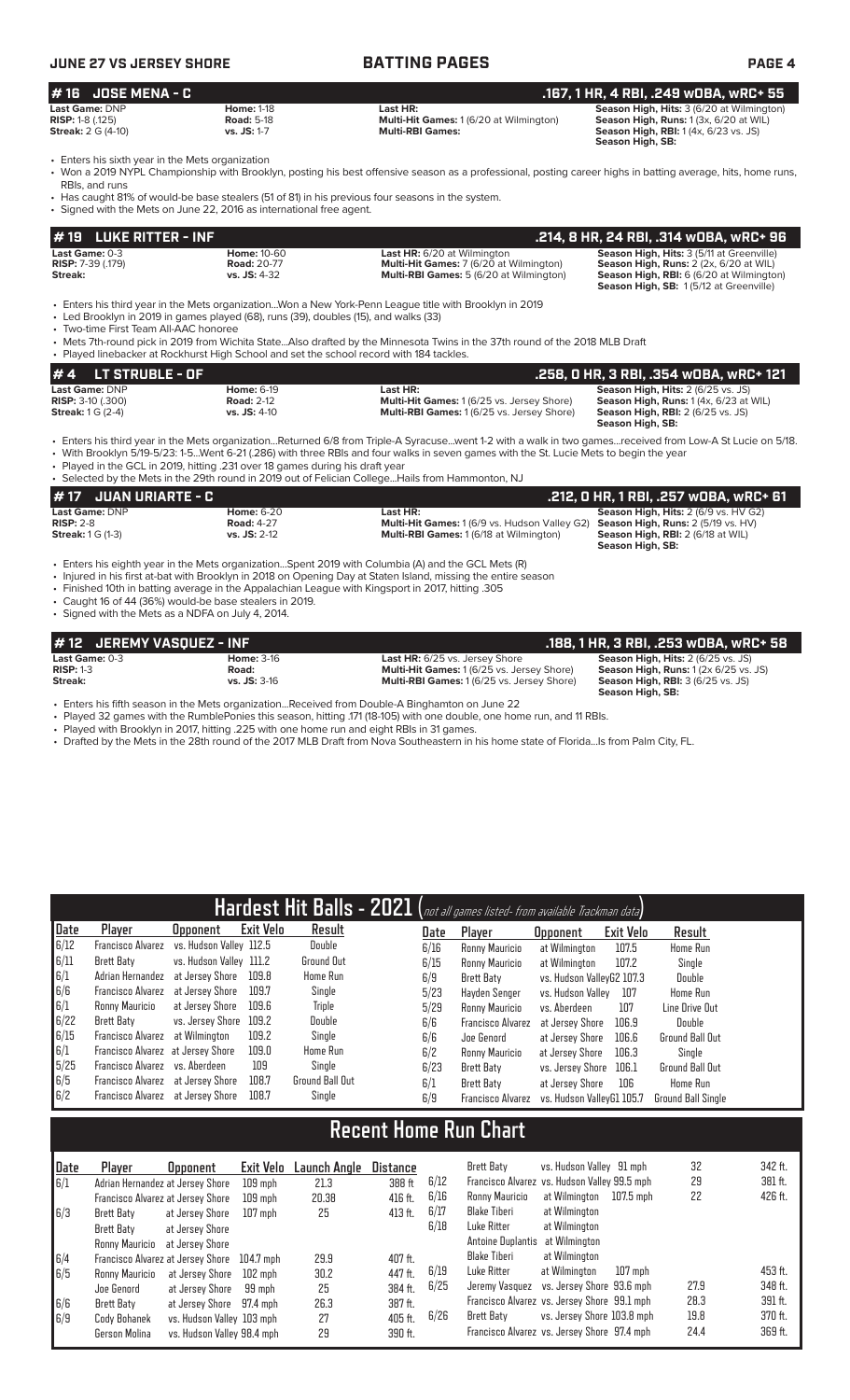| #18                                          | <b>ANDREW EDWARDS - LHP</b>                                                                                                    | 26.8% K%, 15.9% BB%, 2.45 ERA, 0 SV                                                                                                                                                                  |
|----------------------------------------------|--------------------------------------------------------------------------------------------------------------------------------|------------------------------------------------------------------------------------------------------------------------------------------------------------------------------------------------------|
| Last App: 6/24 at WIL<br>Leadoff: 2-16       | Last Loss: 6/19 at WIL<br><b>Inherited Runners/Stranded: 4/4</b>                                                               | <b>SV/OP (Last):</b> 1/1 (6/15 at WIL)<br>Holds:                                                                                                                                                     |
|                                              |                                                                                                                                | . Enters his third year in the Mets organizationStruck out the final batter in Game 3 of the 2019<br>NYPL Championship Series to win Brooklyn's first outright minor league title in team history    |
|                                              | • Spent the entire 2019 season with the Cyclones, collecting three saves                                                       |                                                                                                                                                                                                      |
| #46                                          | <b>JOSH HEJKA - RHP</b>                                                                                                        | . Went to New Mexico State for two seasons after pitching a pair of campaigns for Central Arizona.<br>17.7 K%, 3.8 BB%, 4.42 ERA, 0 SV                                                               |
| Last App: 6/25 at WIL<br>Leadoff: 4-15       | Last Loss:<br>Inherited Runners/Stranded: 8/3                                                                                  | SV/OP (Last):<br>Holds:                                                                                                                                                                              |
|                                              |                                                                                                                                | • Returns to Brooklyn after spending time with Binghamton (6/3-6/9) and Syracuse (6/10-6/18).<br>. Enters his third year in the Mets organizationWon a 2019 NYPL title with Brooklyn, splitting time |
| with the Cyclones and Kingsport Mets         |                                                                                                                                | · Signed as a minor league free agent in mid-summer after pitching in six games with the Westside                                                                                                    |
|                                              | Wolly Mammoths in the United Shore Baseball League                                                                             |                                                                                                                                                                                                      |
| #5                                           | <b>BRIAN METOYER - RHP</b>                                                                                                     | . Pitched all four years at Johns Hopkins, switching to submarine later in his career.<br>33.3 K%, 13 BB%, 3.86 ERA, 0 SV                                                                            |
| Last App: 6/15 at WIL                        | <b>Last Loss:</b><br>5/15 at GVL                                                                                               | <b>SV/OP (Last):</b> 1/1 (6/3 at JS)<br>Holds:                                                                                                                                                       |
|                                              | Leadoff: 4-12, 2 BB, HBP Inherited Runners/Stranded: 4/3                                                                       |                                                                                                                                                                                                      |
| <b>GCL Mets and Kingsport Mets</b>           |                                                                                                                                | . Enters his fourth year in the Mets orgWon a New York Penn League title with Brooklyn in 2019<br>• Struck out 40 batters over 28.2 innings with BrooklynSpent his first professional season with    |
| drafted by a MLB team in school history      |                                                                                                                                | • Joins Ronnie Robbins (30th, 1981 - Toronto) as the only two LSU-Alexandria Generals to be                                                                                                          |
|                                              | • Native of Natchitoches (NACK-ah-tish), the oldest city in Louisiana (est. 1714).                                             |                                                                                                                                                                                                      |
| #43                                          | <b>BRYCE MONTES DE OCA - RHP</b>                                                                                               | 29 K%, 19 BB%, 2.65 ERA, 0 SV                                                                                                                                                                        |
| Last App: 6/17 at WIL<br>Leadoff: 4-13, 3 BB | Last Loss:<br><b>Inherited Runners/Stranded: 2/2</b>                                                                           | SV/OP (Last):<br>Holds: 1                                                                                                                                                                            |
|                                              |                                                                                                                                | • Enters his fourth year in the Mets orgHas not pitched as a professional due to injuries<br>• Underwent Tommy John surgery as a high school junior and missed 2016 after having ulnar               |
| nerve transposition                          |                                                                                                                                | • Previously drafted by Washington in the 15th round of the 2017 MLB Draft and by the Chicago                                                                                                        |
| #38                                          | White Sox in the 14th round of the 2015 MLB Draft.<br><b>COLBY MORRIS - RHP</b>                                                | 23.3 K%, 14.4 BB%, 4.43 ERA, 0 SV                                                                                                                                                                    |
| Last App: 6/26 vs. JS                        | Last Loss:                                                                                                                     | SV/OP (Last):<br>Holds:                                                                                                                                                                              |
| <b>Leadoff: 4-12, 3 BB</b>                   | <b>Inherited Runners/Stranded: 4/0</b>                                                                                         |                                                                                                                                                                                                      |
|                                              |                                                                                                                                | • Enters his first season in the Mets organizationcalled up from Low-A St. Lucie on May 20<br>• Made four scoreless appearances in relief for the St. Lucie Mets to being 2021                       |
|                                              | • Minor League free agent signingpitched at Middlebury in Vermont                                                              |                                                                                                                                                                                                      |
| #9                                           | <b>CONNOR O'NEIL - RHP</b>                                                                                                     | 5.3 K%, 10.5 BB%, 0.00 ERA, 0 SV                                                                                                                                                                     |
| Last App: 6/24 vs. JS<br>Leadoff: 2-5        | Last Loss:<br><b>Inherited Runners/Stranded: 1-3</b>                                                                           | SV/OP (Last):<br>Holds:                                                                                                                                                                              |
|                                              |                                                                                                                                | • Enters his fifth year in the Mets organizationreceived from Double-A Binghamton on 6/20                                                                                                            |
|                                              | • Has not pitched in 2021Last pitched for Advanced-A St. Lucie in 2019                                                         |                                                                                                                                                                                                      |
|                                              |                                                                                                                                | · Spent his first professional season with Brooklyn in 2017, pitching 19 times in relief<br>• Drafted by the Mets in the 7th round of the 2017 MLB Draft from Cal State-Northridge                   |
| #7                                           | <b>ERIC ORZE - RHP</b>                                                                                                         | 30.2 K%, 7.0 BB%, 4.05 ERA, 1 SV                                                                                                                                                                     |
| <b>Last App:</b> 6/27 vs. JS                 | Last Loss: 5/16 at GVL                                                                                                         | <b>SV/OP (Last):</b> 1/3 (5/21 vs. HV)<br>Holds:                                                                                                                                                     |
| <b>Leadoff: 4-17, BB</b>                     | Inherited Runners/Stranded: 11/3                                                                                               |                                                                                                                                                                                                      |
|                                              | • Enters his second year and first full season in the Mets organization                                                        |                                                                                                                                                                                                      |
|                                              |                                                                                                                                | • One of six draft picks by the Mets in the 2020 MLB Draftfinal selection for the club<br>• Two-time cancer survivor, beating testicular cancer and stage-zero melanoma                              |
|                                              |                                                                                                                                | • Struck out 29 batters over 19.2 innings with Univ. New Orleans in '20 as Saturday starter.                                                                                                         |
| # 26                                         | <b>MICHEL OTANEZ - RHP</b>                                                                                                     | 25.0 K%, 18.8 BB%, 6.61 ERA, 0 SV                                                                                                                                                                    |
| Last App: 6/26 vs. JS<br>Leadoff: 2-14       | <b>Last Loss:</b><br>Inherited Runners/Stranded: 12/4                                                                          | <b>SV/OP (Last): 0/2 (BS vs. JS)</b><br>Holds: 1                                                                                                                                                     |
|                                              |                                                                                                                                | • Enters his sixth year in the Mets orgNo. 26 prospect in the system according to MLB Pipeline                                                                                                       |
|                                              | • Returns to Brooklyn for the second assignment in a row                                                                       |                                                                                                                                                                                                      |
|                                              |                                                                                                                                | • Pitched with the Cyclones and won an NYPL title in 2019 and also spent time with Kingsport<br>• Missed 2017 due to injuryStruck out 21 batters in 21.1 innings with the DSL Mets1 in 2016.         |
| #44                                          | <b>HUNTER PARSONS - RHP</b>                                                                                                    |                                                                                                                                                                                                      |
| Last App: 6/13 vs. HV                        | <b>Last Loss:</b>                                                                                                              | 24 K%, 15 BB%, 4.50 ERA, 0 SV<br>SV/OP (Last):<br>Holds:                                                                                                                                             |
| <b>Leadoff: 1-9, 2 BB</b>                    | <b>Inherited Runners/Stranded: 4/2</b>                                                                                         | • Enters his third year in the Mets orgCalled up from Low-A St. Lucie on May 20                                                                                                                      |
|                                              | • Pitched with the Cyclones and won an NYPL title in 2019                                                                      | • Made four relief appearances with the Mets (A-), striking out 18 in 10 innings (45% K rate).                                                                                                       |
| #48                                          | <b>MITCH RAGAN - RHP</b>                                                                                                       | 25.7 K%, 14.9 BB%, 1.56 ERA, 1 SV                                                                                                                                                                    |
| Last App: $6/27$ vs. JS                      | Last Loss: 6/5 at Jersey Shore<br>Leadoff: 4-11, 4 BB, HR Inherited Runners/Stranded: 4/2                                      | <b>SV/OP (Last):</b> 1/3 (6/23 vs. JS)<br>Holds: 1                                                                                                                                                   |
|                                              |                                                                                                                                | • Enters his third year in the Mets organizationWon a title with Brooklyn in 2019,                                                                                                                   |
|                                              | earning the win in the championship-clinching game against Lowell<br>• Named a New York-Penn League All-Star with the Cyclones |                                                                                                                                                                                                      |
|                                              | • Named the 2019 Big East Pitcher of the Year with Creighton                                                                   |                                                                                                                                                                                                      |
|                                              |                                                                                                                                | . Pitched at Creighton for two seasonsspent 2017 with lowa West & 2016 with Wayne State.                                                                                                             |
| #50<br>Last App:                             | <b>EVY RUIBAL - RHP</b><br><b>Last Loss:</b>                                                                                   | 0%, 0 BB% 0.00 ERA, 0 SV<br>SV/OP (Last):<br>Holds:                                                                                                                                                  |
| Leadoff:                                     | <b>Inherited Runners/Stranded:</b>                                                                                             |                                                                                                                                                                                                      |
|                                              |                                                                                                                                | · Signed to a minor league deal on June 27 from the Florence Freedom (Frontier League)<br>Montes d                                                                                                   |

• Pitched in the Dodgers system from 2015-2018, reaching High-A Rancho Cucamonga

• Drafted by the Dodgers in the 16th round of the 2017 MLB Draft from Notre Dame

• From Livingston, New Jersey, attending Millburn High School

|                |                                         | <b>Number of Pitches Thrown</b> |    |    |    |    |    |  |
|----------------|-----------------------------------------|---------------------------------|----|----|----|----|----|--|
| <b>Pitcher</b> | Days Rest 6/22 6/23 6/24 6/25 6/26 6/27 |                                 |    |    |    |    |    |  |
| Edwards        | 4                                       |                                 |    | 37 |    |    |    |  |
| Hejka          | 3                                       | --                              |    |    | 33 |    |    |  |
| Montes de Oca  | 11                                      |                                 |    |    |    |    |    |  |
| <b>Morris</b>  | 3                                       | 51                              |    |    |    | 37 |    |  |
| O'Neil         | 4                                       |                                 |    | 43 |    |    |    |  |
| Orze           | 0                                       |                                 | 43 |    |    |    | 18 |  |
| Otanez         | 2                                       | 25                              |    |    |    | 43 |    |  |
| Ragan          | Ω                                       | --                              | 39 |    |    |    | 34 |  |
| Ruibal         |                                         |                                 |    |    |    |    |    |  |

|             |                      | <b>LAST FIVE APPEARANCES</b> |                       |                |   |          |          |   |          |  |
|-------------|----------------------|------------------------------|-----------------------|----------------|---|----------|----------|---|----------|--|
|             |                      |                              | <b>ANDREW EDWARDS</b> |                |   |          |          |   |          |  |
| <b>DATE</b> | OPP                  | <b>DEC</b>                   | IP                    | н              | R | ER       | BB       | Κ | ΗR       |  |
| 6/6         | @ JS                 |                              | 1.1                   | $\overline{2}$ | 2 | 2        | 0        | 1 | 1        |  |
| 6/12        | HV                   |                              | 2.0                   | 0              | 0 | 0        | 1        | 4 | 0        |  |
| 6/15        | @ WIL                | <b>SV</b>                    | 1.0                   | 0              | 0 | 0        | 1        | 2 | 0        |  |
| 6/19        | @ WIL                | L                            | 1.0                   | 4              | 1 | 1        | 2        | 1 | 0        |  |
| 6/24        | vs. JS               |                              | 1.1                   | 0              | 0 | $\Omega$ | 3        | 2 | 0        |  |
|             |                      |                              | <b>JOSH HEJKA</b>     |                |   |          |          |   |          |  |
| <b>DATE</b> | OPP                  | <b>DEC</b>                   | IP                    | н              | R | ER       | BB       | Κ | HR       |  |
| 6/8         | BOW <sup>*</sup>     |                              | 0.1                   | 1              | 0 | 0        | 0        | 0 | 0        |  |
| 6/12        | WOR**                |                              | 2.0                   | 3              | 3 | 3        | 1        | 1 | 1        |  |
| 6/15        | @SWB**               |                              | 0.1                   | 2              | 0 | 0        | 0        | 0 | 0        |  |
| 6/19        | @ WIL                |                              | 3.1                   | 3              | 1 | 1        | $\Omega$ | 1 | 0        |  |
| 6/25        | vs. JS               |                              | 2.1                   | 1              | 0 | 0        | 0        | 4 | 0        |  |
|             | *Double-A Binghamton |                              |                       |                |   |          |          |   |          |  |
|             | **Triple-A Syracuse  |                              |                       |                |   |          |          |   |          |  |
|             |                      |                              | <b>BRIAN METOYER</b>  |                |   |          |          |   |          |  |
| DATE        | OPP                  | <b>DEC</b>                   | IP                    | Н              | R | ER       | BB       | Κ | ΗR       |  |
| 5/23        | vs. HV               |                              | 2.0                   | O              | 0 | 0        | 1        | 1 | 0        |  |
| 5/29        | vs. ABD              |                              | 1.1                   | 1              | 1 | 1        | 2        | 2 | 0        |  |
| 6/3         | @ JS                 | SV                           | 2.0                   | 3              | 1 | 1        | 0        | 5 | $\Omega$ |  |

| 6/3         | @ JS         | SV         | 2.0                        | 3              |                |                | $\Omega$ | 5        | Ο  |
|-------------|--------------|------------|----------------------------|----------------|----------------|----------------|----------|----------|----|
| 6/9         | vs. HV G1    |            | 1.1                        | $\Omega$       | 0              | 0              | 2        | 3        | O  |
| 6/15        | @ WIL        | W          | 2.0                        | Ο              | 0              | 0              | 1        | 3        | 0  |
|             |              |            | <b>BRYCE MONTES DE OCA</b> |                |                |                |          |          |    |
| DATE        | OPP          | <b>DEC</b> | IP                         | н              | R              | ER             | BB       | Κ        | HR |
| 5/29        | vs. ABD      |            | 1.0                        | $\Omega$       | $\Omega$       | O              | 1        | 1        | 0  |
| 6/3         | @ JS         | W          | 1.2                        | 1              | 0              | O              | 1        | 4        | 0  |
| 6/9         | vs. HV G2 SV |            | 2.0                        | 0              | O              | $\Omega$       | 2        | 2        | 0  |
| 6/12        | vs. HV       | L          | 1.2                        | 2              | 2              | 1              | O        | 4        | 0  |
| 6/17        | @ WIL        |            | 2.0                        | 2              | $\overline{2}$ | $\overline{2}$ | 3        | 0        | 0  |
|             |              |            | <b>COLBY MORRIS</b>        |                |                |                |          |          |    |
| <b>DATE</b> | OPP          | <b>DEC</b> | IP                         | н              | R              | ER             | BB       | Κ        | HR |
| 6/6         | @ JS         |            | 1.2                        | 1              | $\overline{2}$ | $\overline{2}$ | 3        | 1        | 0  |
| 6/12        | vs. HV       |            | 2.1                        | 3              | 1              | 1              | O        | 1        | 0  |
| 6/16        | @ WIL        |            | 2.0                        | $\overline{2}$ | $\Omega$       | $\Omega$       | 1        | $\Omega$ | 0  |
| 6/22        | vs. JS       |            | 3.0                        | 0              | 0              | O              | 3        | 4        | 0  |
| 6/26        | vs. JS       |            | 1.2                        | 4              |                | $\overline{2}$ |          | 1        | 0  |
|             |              |            |                            |                |                |                |          |          |    |

|                                | <b>CONNOR O'NEIL</b> |  |              |    |
|--------------------------------|----------------------|--|--------------|----|
| DATE OPP DEC IP H R ER BB K HR |                      |  |              |    |
| 6/20 @ WIL                     |                      |  | 2010000      | O. |
| $6/24$ vs. JS                  |                      |  | 30 1 0 0 2 1 | O. |
|                                |                      |  |              |    |

|             |           |            |                       | <b>ERIC ORZE</b> |                |          |                |                |           |
|-------------|-----------|------------|-----------------------|------------------|----------------|----------|----------------|----------------|-----------|
| <b>DATE</b> | OPP       | <b>DEC</b> | IP                    | н                | R              | ER       | <b>BB</b>      | Κ              | HR        |
| 6/12        | vs. HV    | <b>BS</b>  | 2.0                   | $\overline{2}$   | 1              | 1        | 0              | 3              | 0         |
| 6/16        | @ WIL     | BS, L      | 1.0                   | $\overline{4}$   | 3              | 3        | 1              | 1              | 0         |
| 6/20        | @ WIL     |            | 1.0                   | $\Omega$         | 0              | $\Omega$ | 0              | 3              | 0         |
| 6/23        | vs. JS    |            | 2.0                   | $\Omega$         | 1              | $\Omega$ | $\overline{2}$ | 3              | 0         |
| 6/27        | vs. JS    |            | 1.0                   | 1                | 0              | $\Omega$ | $\Omega$       | $\overline{2}$ | O         |
|             |           |            | <b>MICHEL OTANEZ</b>  |                  |                |          |                |                |           |
| <b>DATE</b> | OPP       | <b>DEC</b> | IP                    | Н                | R              | ER       | <b>BB</b>      | K              | HR        |
| 6/10        | vs. HV    |            | 1.0                   | $\Omega$         | $\Omega$       | 0        | 1              | O              | 0         |
| 6/12        | vs. HV    |            | 0.1                   | 1                | $\Omega$       | 0        | $\Omega$       | O              | 0         |
| 6/17        | @ WIL     |            | 2.2                   | $\Omega$         | $\Omega$       | O        | 1              | O              | 0         |
| 6/22        | vs. JS    |            | 1.1                   | 1                | $\Omega$       | O        | $\overline{2}$ | 1              | $\Omega$  |
| 6/26        | vs. JS    | W          | 2.1                   | $\overline{2}$   | 1              | 1        | 0              | 5              | $\Omega$  |
|             |           |            | <b>HUNTER PARSONS</b> |                  |                |          |                |                |           |
| <b>DATE</b> | OPP       | <b>DEC</b> | IP                    | Н                | R              | ER       | <b>BB</b>      | K              | <b>HR</b> |
| 5/22        | vs. HV    |            | 0.1                   | 1                | 0              | 0        | $\overline{2}$ | 1              | 0         |
| 5/25        | vs. ABD   |            | 2.0                   | 1                | 0              | 0        | 1              | 3              | 0         |
| 6/5         | @ JS      |            | 3.0                   | 2                | 2              | 2        | $\overline{2}$ | 5              | 1         |
| 6/9         | vs. HV G2 |            | 3.0                   | $\overline{2}$   | 3              | 3        | 1              | 3              | 1         |
| 6/13        | vs. HV    |            | 1.0                   | $\overline{2}$   | $\overline{2}$ | 1        | $\overline{2}$ | 0              | 0         |
|             |           |            | <b>MITCH RAGAN</b>    |                  |                |          |                |                |           |
| <b>DATE</b> | OPP       | <b>DEC</b> | IP                    | Н                | R              | ER       | <b>BB</b>      | Κ              | ΗR        |
| 6/12        | vs. HV    |            | 1.0                   | $\Omega$         | $\Omega$       | 0        | 1              | 1              | 0         |
| 6/13        | vs. HV    |            | 0.2                   | 1                | 1              | 1        | 1              | O              | 0         |
| 6/18        | @ WIL     | W          | 2.0                   | O                | $\Omega$       | 0        | $\overline{2}$ | $\overline{2}$ | 0         |
| 6/23        | vs. JS    | BS, W      | 2.2                   | O                | 1              | O        | $\overline{2}$ | 1              | 0         |
| 6/27        | vs. JS    |            | 2.0                   | $\Omega$         | O              | 0        | 1              | 3              | $\Omega$  |
|             |           |            |                       |                  |                |          |                |                |           |

| <b>EVY RUIBAL</b> |  |                                |  |  |  |  |  |  |
|-------------------|--|--------------------------------|--|--|--|--|--|--|
|                   |  | DATE OPP DEC IP H R ER BB K HR |  |  |  |  |  |  |
|                   |  |                                |  |  |  |  |  |  |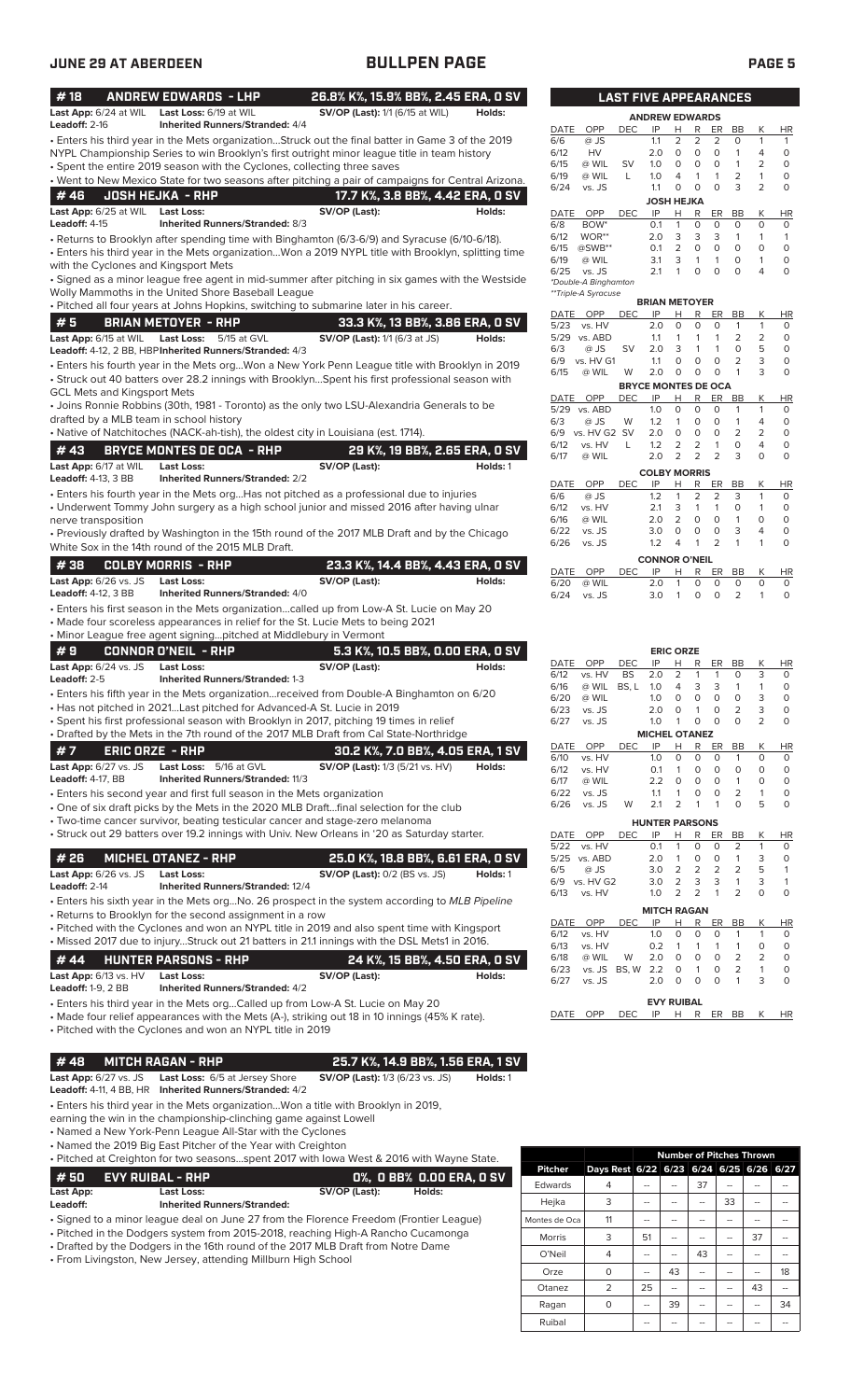### **JUNE 29 AT ABERDEEN HIGH/LOW & CHARTS PAGE 6**

| INDIVIDUAL PITCHING HIGHS                                                       |
|---------------------------------------------------------------------------------|
|                                                                                 |
|                                                                                 |
| Most Home Runs Allowed, Game4 (2x, Jose Butto, 6/6 at Jersey Shore)             |
| Most Strikeouts, Game, Starter8 (4x, last: Alec Kisena, 6/12 vs. Hudson Valley) |
| Most Strikeouts, Game, Reliever5 (3x, Michel Otanez, 6/26 vs. Jersey Shore)     |
|                                                                                 |
|                                                                                 |
|                                                                                 |
| Most Innings Pitched, Game 6 (4x, last: Justin Lasko, 6/20 at Wilmington)       |
|                                                                                 |
|                                                                                 |
|                                                                                 |
|                                                                                 |

| <b>TEAM PITCHING HIGHS</b>                                                |  |
|---------------------------------------------------------------------------|--|
|                                                                           |  |
|                                                                           |  |
|                                                                           |  |
|                                                                           |  |
|                                                                           |  |
|                                                                           |  |
|                                                                           |  |
|                                                                           |  |
|                                                                           |  |
|                                                                           |  |
|                                                                           |  |
|                                                                           |  |
|                                                                           |  |
|                                                                           |  |
|                                                                           |  |
| Most Pitchers Used, Extra Innings 5 (5/23 vs. Hudson Valley - 12 innings) |  |
|                                                                           |  |

|                          |                  |                             | <b>TEAM MISCELLANEOUS</b>                                                      |
|--------------------------|------------------|-----------------------------|--------------------------------------------------------------------------------|
|                          |                  |                             |                                                                                |
|                          |                  |                             | Longest Game, Time, Extra-Inning Game3:30 (6/23 vs. Jersey Shore - 10 innings) |
|                          |                  |                             | Shortest Game, Time, Nine-Inning Game  2:20 (5/18 vs. Hudson Valley)           |
|                          |                  |                             |                                                                                |
|                          |                  |                             |                                                                                |
|                          |                  |                             |                                                                                |
|                          |                  |                             |                                                                                |
|                          |                  |                             |                                                                                |
|                          |                  |                             |                                                                                |
|                          |                  |                             |                                                                                |
|                          |                  |                             |                                                                                |
|                          |                  |                             |                                                                                |
|                          |                  | OUTFIELD ASSISTS (7)        | <b>RECORD BREAKDOWN</b>                                                        |
| <b>NAME</b>              | <b>TOTAL</b>     | (LAST)                      |                                                                                |
|                          | 4                |                             |                                                                                |
| Duplantis<br>Ashford     | 1                | 5/13 at GVL<br>5/25 vs. ABD |                                                                                |
| Molina                   | 1<br>1           | 5/21 vs. HV<br>5/6 at ASH   |                                                                                |
| Winaker                  |                  |                             |                                                                                |
|                          |                  |                             |                                                                                |
|                          |                  |                             |                                                                                |
|                          |                  |                             |                                                                                |
|                          |                  |                             |                                                                                |
|                          |                  |                             |                                                                                |
|                          | UNIFORM RECORDS  |                             |                                                                                |
|                          |                  |                             |                                                                                |
| <b>Home White</b>        |                  | $3-3$                       |                                                                                |
|                          |                  |                             |                                                                                |
| <b>Road Gray</b>         |                  | $8-14$                      |                                                                                |
| <b>Championship Gold</b> |                  | $4 - 9$                     |                                                                                |
|                          |                  |                             |                                                                                |
| <b>Coney Island</b>      |                  | $O-1$                       | Score 4 or More Runs 13-11                                                     |
|                          |                  |                             |                                                                                |
|                          |                  |                             | Do Not Allow a Home Run9-8                                                     |
|                          |                  |                             |                                                                                |
|                          |                  |                             | Opponent Hits More HRs1-14                                                     |
|                          |                  |                             |                                                                                |
|                          |                  |                             |                                                                                |
|                          |                  |                             |                                                                                |
|                          |                  |                             |                                                                                |
|                          |                  |                             |                                                                                |
|                          |                  |                             |                                                                                |
|                          |                  |                             |                                                                                |
|                          |                  |                             |                                                                                |
|                          |                  |                             | Opponent Scores First8-18                                                      |
|                          |                  |                             |                                                                                |
|                          |                  |                             |                                                                                |
|                          |                  |                             |                                                                                |
|                          |                  |                             |                                                                                |
|                          |                  |                             | First Game of Series 4-4                                                       |
|                          |                  |                             |                                                                                |
|                          |                  |                             |                                                                                |
|                          |                  |                             |                                                                                |
|                          |                  |                             |                                                                                |
|                          |                  |                             |                                                                                |
|                          | <b>EJECTIONS</b> |                             |                                                                                |
| Name                     | <b>Umpire</b>    | Date                        |                                                                                |
|                          |                  |                             |                                                                                |

| <b>MISC, WINS</b> |                   |        |
|-------------------|-------------------|--------|
|                   | $\Omega$ $\Omega$ | $\sim$ |

| INDIVIDUAL BATTING HIGHS                                                    |
|-----------------------------------------------------------------------------|
|                                                                             |
|                                                                             |
|                                                                             |
|                                                                             |
|                                                                             |
|                                                                             |
|                                                                             |
| Home Runs, Consecutive Games Three games (2x, last: Luke Ritter, 6/18-6/21) |
|                                                                             |
|                                                                             |
|                                                                             |
|                                                                             |
|                                                                             |
|                                                                             |
|                                                                             |
| Most Extra-Base Hits, Game 3 (3x, Cody Bohanek, 6/15 at Wilmington)         |
|                                                                             |
| <b>TEAM BATTING HIGHS</b>                                                   |
|                                                                             |
|                                                                             |
|                                                                             |
|                                                                             |
|                                                                             |
|                                                                             |
|                                                                             |
|                                                                             |
|                                                                             |
|                                                                             |
|                                                                             |
|                                                                             |
|                                                                             |
|                                                                             |
|                                                                             |
|                                                                             |
|                                                                             |
|                                                                             |

### **FIELDING**

Most Errors, Team, Game...............................................................................6 (5/7 at Asheville) .<br>2 (6x, last: Brett Baty, 6/11 vs. Hudson Valley)<br>3 (5/19 vs. Hudson Valley) Most Double Plays Turned, Nine-Inning Game.......................... 3 (5/19 vs. Hudson Valley) Consecutive Errorless Games, Team.

LOB, Nine Innings .......................................................................................... 13 (5/5 at Asheville) LOB, Extra Innings........................................................13 (6/23 vs. Jersey Shore - 10 innings)

**STARTERS BY POSITION**

**C-** Alvarez (13), Uriarte (13), Mena (9), Senger (9)

**1B-** Genord (34), Ritter (5), Bohanek (3), Winaker (2), Vazquez (1)

**2B-** Ritter (30), Walters (12), Tiberi (1), Struble (1), McNeil (1)

**3B-** Baty (34), Tiberi (7), Bohanek (4)

Most Double Plays Hit into, Game...

**SS-** Mauricio (38), Walters (4), Bohanek (3)

**LF-** Duplantis (23), Tiberi (12), Bohanek (3), Vasquez (3), Baty (1), Winaker (1), Ashford (1), Struble (1)

**CF-** Duplantis (15), Hernandez (13), Mangum (8), Hernandez (8), Molina (6), Ota (2), Ashford (1)

**RF-** Ashford (14), Molina (10), Struble (8), Bohanek (4), Winaker (4), Hernandez (4), Ota (1)

**DH-** Alvarez (12), Baty (6), Mauricio (4), Genord (4), Tiberi (3), Hernandez (3), Ritter (3), Senger (2), Mena (2), Bohanek (2), Walters (2), Mangum (1), Vasquez (1)

**STARTERS BY BATTING ORDER 1st -** Duplantis (35), Bohanek (3), Tiberi (2), Mangum (2), Struble (1), Ashford (1), McNeil (1)

**2nd -** Bohanek (12), Mauricio (7), Ashford (6), Mangum (5), Winaker (4), Tiberi (3), Duplantis (3), Walters (2), Alvarez (2), Strubble (2)

**3rd -** Mauricio (36), Baty (9)

**4th-** Baty (31), Ritter (8), Alvarez (5), Genord (1)

**5th-** Alvarez (20), Ritter (10), Genord (4), Senger (4), Ashford (3), Ota (2), Hernandez (1), Vasquez (1)

**6th-** Ritter (17), Genord (9), Bohanek (3), Hernandez (3), Senger (3), Ashford (2), Mena (2), Winaker (2), Ota (1), Tiberi (1), Uriarte (1)

**7th-** Genord (18), Tiberi (5), Senger (3),Vasquez (3), Uriarte (3), Ashford (3), Ritter (3), Hernandez (2), Walters (2), Winaker (1), Bohanek (1), Mena (1),

**8th-** Tiberi (11), Hernandez (9), Genord (6), Walters (6), Mena (5), Uriarte (4), Senger (1), Molina (1), Ashford (1), Vasquez (1)

**9th-** Molina (15), Walters (7), Struble (5), Uriarte (5), Hernandez (5), Mena (3), Mangum (2), Struble (2), Tiberi (1)

**Name** 

Home \

|             | <b>CATCHERS STEALING</b> |     |            |      | <b>MULTI-RUN INNINGS</b> |                  |  |  |
|-------------|--------------------------|-----|------------|------|--------------------------|------------------|--|--|
| <b>Name</b> | CS                       | ATT | <b>PCT</b> | Runs | Times                    | Last             |  |  |
| Alvarez     |                          | 20  | 10%        | 6    |                          | 7th, 5/20 vs. HV |  |  |
| Mena        |                          |     | 29%        | 5    | 3                        | 4th, 6/22 vs. JS |  |  |
| Senger      |                          | 10  | 20%        |      | 4                        | 8th, 6/26 vs. JS |  |  |
| Uriarte     | q                        | 23  | 39%        | 3    | 15                       | 8th, 6/12 vs. HV |  |  |
| Team        | 15                       | 60  | 25%        |      | 29                       | 4th, 6/26 vs. JS |  |  |

|                                        |    | 2 |  |                                       |  |   | 3 4 5 6 7 8 9 10 + TOTALS |
|----------------------------------------|----|---|--|---------------------------------------|--|---|---------------------------|
| OPPONENTS 25 27 43 36 19 27 12 33 12 4 |    |   |  |                                       |  |   | 229                       |
| <b>BKLYN</b>                           | 25 |   |  | 16   15   25   19   26   21   31   14 |  | 6 | 200                       |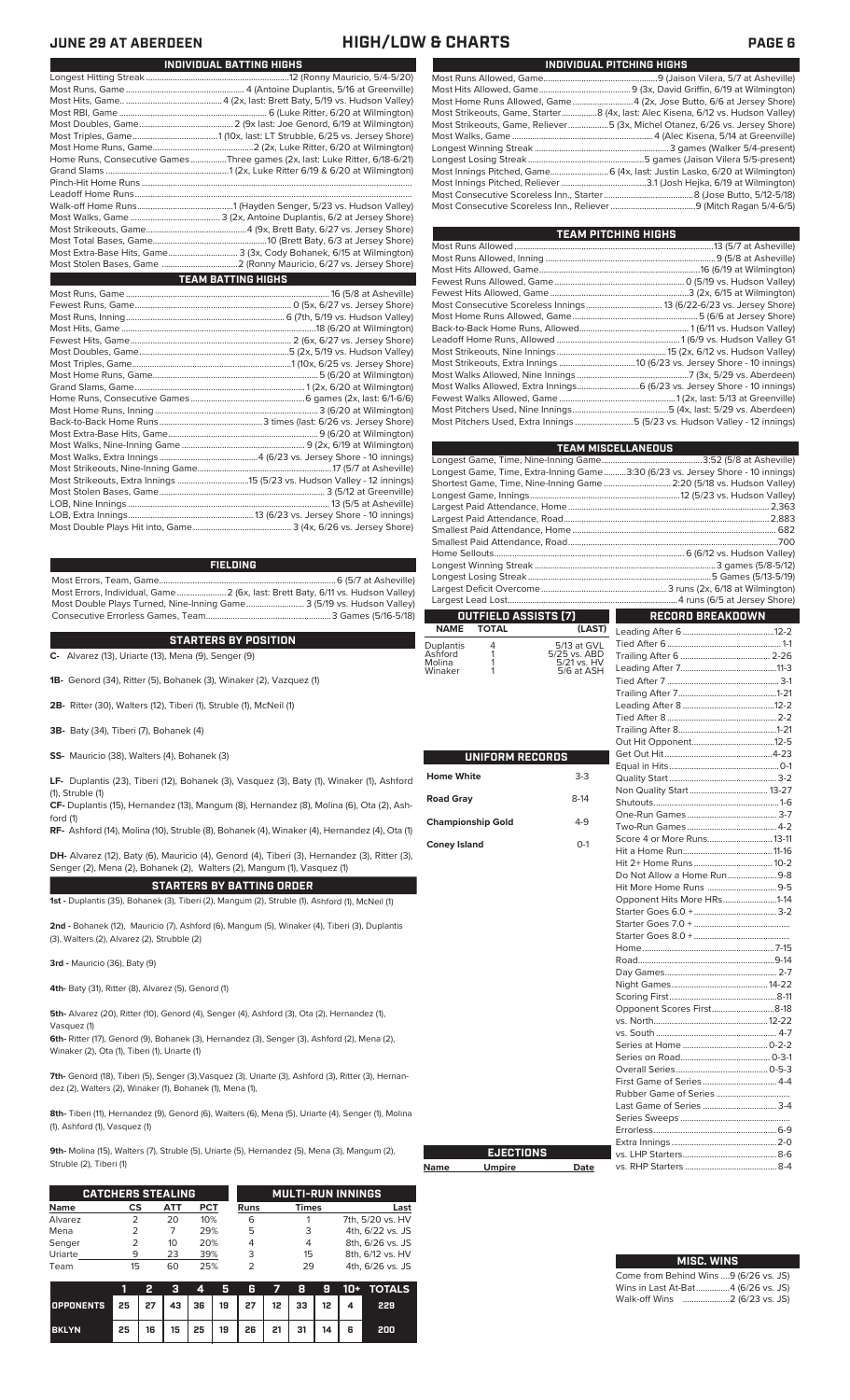## **JUNE 29 AT ABERDEEN GAME BY GAME RESULTS**

|--|

|             | <b>GAME-BY-GAME RESULTS</b> |                                              |                |                     |                 |                   |                 |                                                                         |                                         |                                              |              |                   |
|-------------|-----------------------------|----------------------------------------------|----------------|---------------------|-----------------|-------------------|-----------------|-------------------------------------------------------------------------|-----------------------------------------|----------------------------------------------|--------------|-------------------|
| <b>DATE</b> | GM#                         | OPPONENT                                     | W-L/TIME SCORE |                     | <b>RECORD</b>   | <b>POSITION</b>   | GA/GB           | <b>WINNING PITCHER</b>                                                  | <b>LOSING PITCHER</b>                   | <b>SAVE</b>                                  | <b>TIME</b>  | <b>ATTENDANCE</b> |
| 5/4         | 1                           | at Asheville                                 | W              | $8 - 2$             | $1-0$           | T <sub>1st</sub>  | $+1$            | Josh Walker (1-0)                                                       | Blair Henley (0-1)                      |                                              | 3:16         | 1,200             |
| 5/5         | $\overline{2}$              | at Asheville                                 | L              | $6-1$               | $1 - 1$         | T <sub>2</sub> nd | $-1$            | Chandler Casey (1-0)                                                    | Jose Butto (1-0)                        |                                              | 3:26         | 1,200             |
| 5/6         | 3                           | at Asheville                                 | L              | $11 - 4$            | $1 - 2$         | T3rd              | $-2$            | Matt Ruppenthal (1-0)                                                   | Oscar Rojas (0-1)                       |                                              | 3:10         | 1,200             |
| 5/7         | 4                           | at Asheville                                 | L              | $13 - 7$            | $1 - 3$         | T3rd              | -3              | R.J. Freure (1-0)                                                       | Jaison Vilera (0-1)                     |                                              | 3:44         | 1,200             |
| 5/8         | 5                           | at Asheville                                 | W              | $16-12$             | $2 - 3$         | T3rd              | $-3$            | Alec Kisena (1-0)                                                       | Juan Pablo Lopez (1-0)                  |                                              | 3:52         | 1,200             |
| 5/9         |                             | at Asheville                                 |                |                     |                 |                   |                 | Cancelled due to non-COVID-related illness                              |                                         |                                              |              |                   |
| 5/10        |                             | OFF DAY                                      |                |                     |                 |                   |                 |                                                                         |                                         |                                              |              |                   |
| 5/11        | 6                           | at Greenville                                | W              | $6-1$               | $3-3$           | 2 <sub>nd</sub>   | $-2.5$          | Josh Walker (2-0)                                                       | Jay Groome (0-2)                        |                                              | 3:00         | 1,995             |
| 5/12        | 7                           | at Greenville                                | W              | $3 - 2$             | $4 - 3$         | 2 <sub>nd</sub>   | $-1.5$          | Brian Metoyer (1-0)                                                     | Yusniel Padron-Artilles (0-2)           | Mitch Ragan (1)                              | 3:14         | 1,819             |
| 5/13        | 8                           | at Greenville                                | L              | $8 - 2$             | $4 - 4$         | 2 <sub>nd</sub>   | $-2.5$          | Chris Murphy (1-1)                                                      | Oscar Rojas (0-2)                       |                                              | 3:21         | 2,485             |
| 5/14        | 9                           | at Greenville                                | L              | $5-1$               | $4 - 5$         | 4th               | $-2.5$          | Brayan Bello (2-0)                                                      | Alec Kisena (1-1)                       |                                              | 2:54         | 2,732             |
| 5/15        | 10                          | at Greenville                                | L              | $8 - 4$             | $4 - 6$         | 4th               | $-3.5$          | Yorvin Pantoja (1-0)                                                    | Brian Metoyer (1-1)                     |                                              | 2:52         | 2,883             |
| 5/16        | 11                          | at Greenville                                | L              | $10-9$              | $4 - 7$         | 4th               | $-3.5$          | Jake Wallace (1-0)                                                      | Eric Orze (0-1)                         |                                              | 3:09         | 2,818             |
| 5/17        |                             | OFF DAY                                      |                |                     |                 |                   |                 |                                                                         |                                         |                                              |              |                   |
| 5/18        | 12                          | <b>Hudson Valley</b>                         | L              | $4-3$               | $4 - 8$         | 5th               | $-4.5$          | Zach Greene (1-1)                                                       | <b>Andrew Edwards (0-1)</b>             |                                              | 2:29         | 1,315             |
| 5/19        | 13                          | <b>Hudson Valley</b>                         | W              | 14-0                | $5-8$           | 5th               | $-3.5$          | Allan Winans (1-0)                                                      | Jhony Brito (0-1)                       |                                              | 3:01         | 810               |
| 5/20        | 14                          | <b>Hudson Valley</b>                         | L              | $6-1$               | 5-9             | 5th               | $-3.5$          | Luis Medina (2-0)                                                       | Jaison Vilera (0-2)                     |                                              | 2:42         | 682               |
| 5/21        | 15                          | <b>Hudson Valley</b>                         | W              | $4-1$               | $6-9$           | 5th               | $-3.5$          | Josh Walker (3-0)                                                       | Josh Maciejewski (2-1)                  | Eric Orze (1)                                | 2:33         | 998               |
| 5/22        | 16                          | <b>Hudson Valley</b>                         | L              | $5-3$               | $6-10$          | 5th               | -4.5            | Ken Waldichuk (1-0)                                                     | Cam Opp (0-1)                           |                                              | 3:14         | 1,624             |
| 5/23        | 17                          | <b>Hudson Valley</b>                         | W              | 6-5 (12)            | $7-10$          | 5th               | $-3.5$          | Josh Hejka (1-0)                                                        | Zach Greene (1-2)                       |                                              | 3:24         | 1,261             |
| 5/24        |                             | OFF DAY                                      |                |                     |                 |                   |                 |                                                                         |                                         |                                              |              |                   |
| 5/25        | 18                          | Aberdeen                                     | L              | $8-1$               | $7 - 11$        | 5th               | $-4.5$          | Drew Rom (2-0)                                                          | Oscar Rojas (0-3)                       |                                              | 2:52         | 861               |
| 5/26        | 19                          | Aberdeen                                     |                |                     |                 |                   |                 | 5/26 game postponed due to rain, makeup scheduled for doubleheader 5/27 |                                         |                                              |              |                   |
| 5/27        | 19                          | Aberdeen                                     | L              | $6-2(7)$            | $7-12$          | 5th               | $-5.5$          | Grayson Rodriguez (3-0)                                                 | Jaison Vilera (0-3)                     |                                              | 2:14         |                   |
|             | 20                          | Aberdeen                                     | L              | $10-1(7)$           | $7-13$          | 5th               | $-6.5$          | Morgan McSweeney (2-0)                                                  | Cam Opp (0-2)                           |                                              | 2:37         | 926               |
| 5/28        | 21                          | Aberdeen                                     |                |                     |                 |                   |                 | 5/28 game postponed due to rain, makeup scheduled for doubleheader 8/25 |                                         |                                              |              |                   |
| 5/29        | 21                          | Aberdeen                                     | L              | $4-1$               | $7-14$          | 5th               | $-7.5$          | <b>Garrett Stallings (3-1)</b>                                          | Alec Kisena (1-2)                       | <b>Connor Gillispie (1)</b>                  | 2:52         | 1,509             |
| 5/30        | 22                          | Aberdeen                                     |                |                     |                 |                   |                 | 5/30 game posted to a later date to be determined                       |                                         |                                              |              |                   |
| 5/31        |                             | OFF DAY                                      |                |                     |                 |                   |                 |                                                                         |                                         |                                              |              |                   |
|             |                             |                                              |                |                     |                 |                   |                 | MAY [7-14]                                                              |                                         |                                              |              |                   |
| 6/1         | 22                          | at Jersey Shore                              | W              | $11 - 5$            | $8-14$          | T4th              | $-7.5$          | Jose Butto (1-1)                                                        | Josh Hendrickson (0-1)                  |                                              | 3:03         | 2,077             |
| 6/2         | 23                          | at Jersey Shore                              | L              | $4-1$               | $8-15$          | 5th               | $-8.5$          | Carlo Reyes (1-0)                                                       | Justin Lasko (0-1)                      | Blake Brown (1)                              | 2:44         | 1,591             |
| 6/3         | 24                          | at Jersey Shore                              | W              | $6 - 4$             | $9-15$          | 4th               | $-8.5$          | Bryce Montes de Oca (1-0)                                               | Jack Perkins (0-1)                      | Brian Metoyer (1)                            | 3:15         | 1,473             |
| 6/4         | 25                          | at Jersey Shore                              | L              | $5-4(7)$            | $9-16$          | 5th               | $-9.0$          | Aneurys Zabala (2-2)                                                    | Allan Winans (1-1)                      |                                              | 2:12         | 2,399             |
| 6/5         | 26                          | at Jersey Shore                              | L              | $5-4$               | $9-17$          | 5th               | $-9.0$          | Mike Adams (1-1)                                                        | Mitch Ragan (0-1)                       |                                              | 2:36         | 2,122             |
| 6/6         | 27                          | at Jersey Shore                              | L              | $11-6$              | $9-18$          | 5th               | $-9.5$          | Nick Lackney (1-0)                                                      | Jose Butto (1-2)                        |                                              | 3:31         | 2,041             |
| 6/7         |                             | OFF DAY                                      |                |                     |                 |                   |                 |                                                                         |                                         |                                              |              |                   |
| 6/9         | 28<br>29                    | <b>Hudson Valley</b><br><b>Hudson Valley</b> | L<br>W         | $3-2(7)$            | $9-19$<br>10-19 | 5th<br>5th        | $-10.5$<br>-9.5 | Tanner Myatt (1-0)<br>Eric Orze (1-1)                                   | Justin Lasko (0-2)<br>Luis Medina (2-1) | Justin Wilson (1)<br>Bryce Montes de Oca (1) | 2:22<br>2:02 | 1,211             |
| 6/10        | 30                          | <b>Hudson Valley</b>                         | L              | $5-3(7)$<br>$1 - 0$ | 10-20           | 5th               | $-9.5$          | <b>Barrett Loseke (2-1)</b>                                             | Cam Opp (0-3)                           | Zach Greene (1)                              | 2:37         | 1,396             |
| 6/11        | 31                          | <b>Hudson Valley</b>                         | L              | $8-0$               | $10 - 21$       | 5th               | $-9.5$          | Ken Waldichuk (2-0)                                                     | Jaison Vilera (0-4)                     |                                              | 3:06         | 1,597             |
| 6/12        | 32                          | <b>Hudson Valley</b>                         | L              | $5-4$               | 10-22           | 5th               | $-9.5$          | Nelson Alvarez (2-0)                                                    | Bryce Montes de Oca (1-1)               | Justin Wilson (2)                            | 3:22         | 2,194             |
| 6/13        | 33                          | <b>Hudson Valley</b>                         | L              | $5-0$               | $10 - 23$       | 5th               | $-9.5$          | Hayden Wesneski (1-1)                                                   | Allan Winans (1-2)                      |                                              | 2:50         | 1,749             |
| 6/14        |                             | OFF DAY                                      |                |                     |                 |                   |                 |                                                                         |                                         |                                              |              |                   |
| 6/15        | 34                          | at Wilmington                                | W              | $3-1$               | $11 - 23$       | 5th               | $-8.5$          | Brian Metoyer (2-1)                                                     | Zach Brzykcy (2-1)                      | Andrew Edwards (1)                           | 2:21         | 1,188             |
| 6/16        | 35                          | at Wilmington                                | L              | $5 - 2$             | $11 - 24$       | 5th               | $-9.5$          | Amos Willingham (1-0)                                                   | Eric Orze (1-2)                         | Reid Schaller (3)                            | 2:51         | 700               |
| 6/17        | 36                          | at Wilmington                                | L              | $8 - 4$             | $11 - 25$       | 5th               | $-10.5$         | Joan Adon (3-1)                                                         | Alec Kisena (1-3)                       |                                              | 2:54         | 1,009             |
| 6/18        | 37                          | at Wilmington                                | W              | $7-5$               | $12 - 25$       | 5th               | $-10$           | Mitch Ragan (1-1)                                                       | Reid Schaller (1-1)                     |                                              | 2:52         | 2,565             |
| 6/19        | 38                          | at Wilmington                                | L              | $9 - 8$             | $12 - 26$       | 5th               | $-11$           | Christian Vann (2-0)                                                    | Andrew Edwards (0-2)                    |                                              | 3:26         | 1,899             |
| 6/20        | 39                          | at Wilmington                                | W              | $13-1$              | 13-26           | 5th               | $-11$           | Justin Lasko (1-2)                                                      | Alfonso Hernanndez (0-1)                |                                              | 2:44         | 2,722             |
| 6/21        |                             | OFF DAY                                      |                |                     |                 |                   |                 |                                                                         |                                         |                                              |              |                   |
| 6/22        | 40                          | <b>Jersey Shore</b>                          | L              | $7-5$               | $13 - 27$       | 5th               | $-12$           | Manuel Silva (1-0)                                                      | Jaison Vilera (0-5)                     | Aneurys Zabala (3)                           | 3:01         | 2,307             |
| 6/23        | 41                          | <b>Jersey Shore</b>                          | W              | 3-2 (10)            | 14-27           | 5th               | $-12$           | Mitch Ragan (2-1)                                                       | Andrew Brown (2-2)                      |                                              | 3:30         | 1,595             |
| 6/24        | 42                          | <b>Jersey Shore</b>                          | L              | $3-0$               | 14-28           | 5th               | $-13$           | Kevin Gowdy (2-3)                                                       | Jose Butto (1-3)                        | Blake Brown (2)                              | 2:52         | 1,906             |
| 6/25        | 43                          | <b>Jersey Shore</b>                          | W              | $7-2$               | 15-28           | 5th               | $-13$           | Cam Opp (1-3)                                                           | Jonathan Hughes (2-3)                   |                                              | 2:44         | 2,194             |
| 6/26        | 44                          | <b>Jersey Shore</b>                          | W              | $8 - 5$             | 16-28           | 5th               | $-13$           | Michel Otanez (1-0)                                                     | Mark Potter (0-2)                       |                                              | 3:13         | 2,363             |
| 6/27        | 45                          | <b>Jersey Shore</b>                          | г              | $3-0$               | 16-29           | 5th               | $-13$           | Dominic Pipkin (2-0)                                                    | Justin Lasko (1-3)                      | Blake Brown (3)                              | 2:43         | 2,253             |
| 6/28        |                             | OFF DAY                                      |                |                     |                 |                   |                 |                                                                         |                                         |                                              |              |                   |
| 6/29        | 46                          | at Aberdeen                                  | 7:05 p.m.      |                     |                 |                   |                 |                                                                         |                                         |                                              |              |                   |
| 6/30        | 47                          | at Aberdeen                                  | 4:35 p.m.      |                     |                 |                   |                 |                                                                         |                                         |                                              |              |                   |
|             | 48                          | at Aberdeen                                  | Game 2         |                     |                 |                   |                 |                                                                         |                                         |                                              |              |                   |
|             |                             |                                              |                |                     |                 |                   |                 | <b>JUNE [9-15]</b>                                                      |                                         |                                              |              |                   |
| 7/1         | 49                          | at Aberdeen                                  | 7:05 p.m.      |                     |                 |                   |                 |                                                                         |                                         |                                              |              |                   |
|             |                             |                                              |                |                     |                 |                   |                 |                                                                         |                                         |                                              |              |                   |

| $\cdots$ | --- | <u>ul Aveiucii</u>         | $1.00 \mu$  |
|----------|-----|----------------------------|-------------|
| 7/2      | 50  | at Aberdeen                | 7:05 p.m.   |
| 7/3      | 51  | at Aberdeen                | 6:05 pm.    |
| 7/4      | 52  | at Aberdeen                | 2:05 p.m.   |
| 7/5      |     | OFF DAY                    |             |
| 7/6      | 53  | at Hudson Valley 7:05 p.m. |             |
| 7/7      | 54  | at Hudson Valley 7:05 p.m. |             |
| 7/8      | 55  | at Hudson Valley 7:05 p.m. |             |
| 7/9      | 56  | at Hudson Valley 7:05 p.m. |             |
| 7/10     | 57  | at Hudson Valley           | $6:05$ p.m. |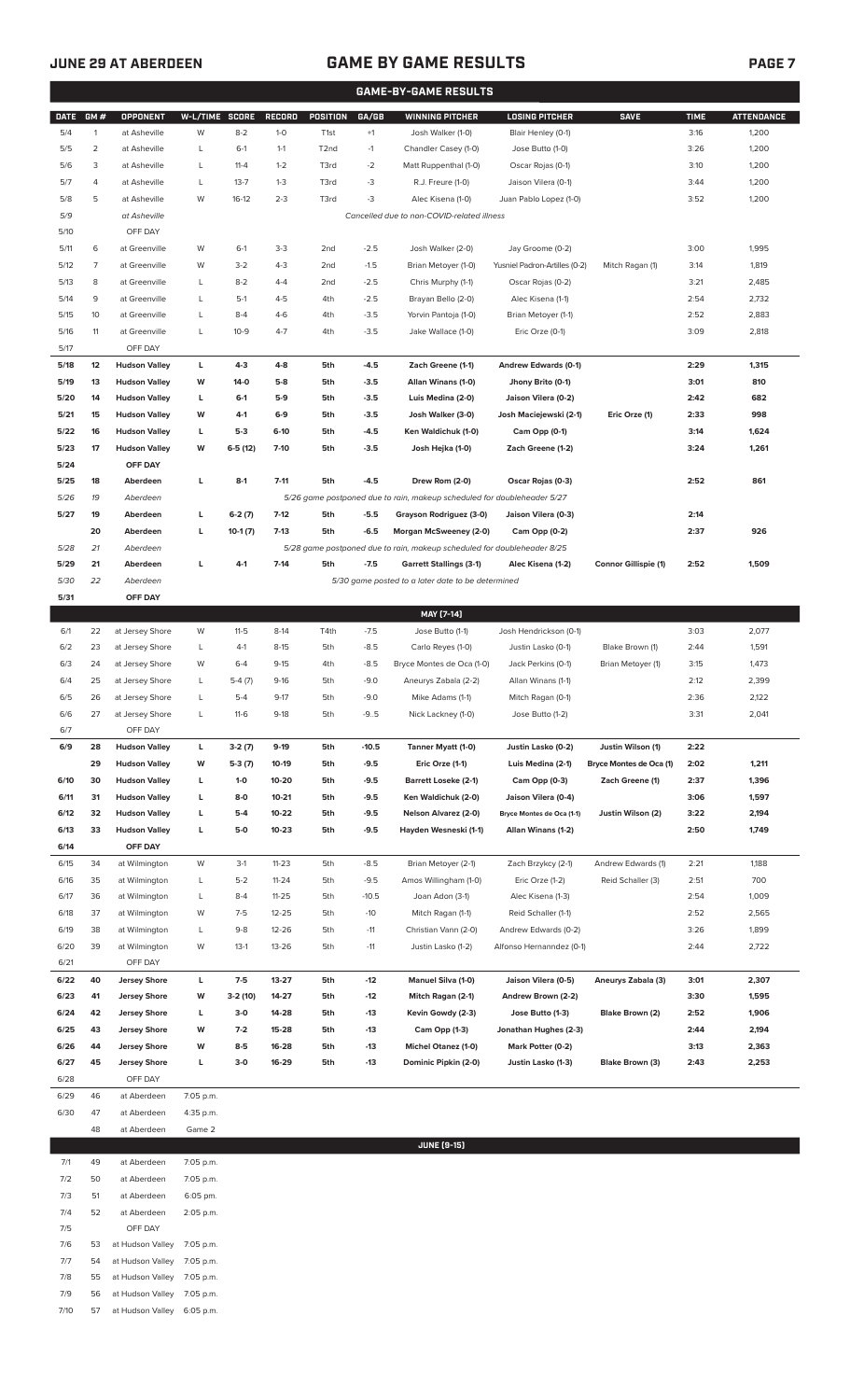### **JUNE 29 AT ABERDEEN GAME-BY-GAME PAGE 8**

| <b>DATE</b> | GM# | OPPONENT                   | W-L/TIME SCORE | RECORD<br>GA/GB<br>POSITION | <b>WINNING PITCHER</b> | <b>LOSING PITCHER</b> | <b>SAVE</b> | <b>TIME</b> | <b>ATTENDANCE</b> |
|-------------|-----|----------------------------|----------------|-----------------------------|------------------------|-----------------------|-------------|-------------|-------------------|
| 7/12        |     | OFF DAY                    |                |                             |                        |                       |             |             |                   |
| 7/13        | 59  | <b>Jersey Shore</b>        | 6:30 p.m.      |                             |                        |                       |             |             |                   |
|             |     |                            |                |                             |                        |                       |             |             |                   |
| 7/14        | 60  | <b>Jersey Shore</b>        | 6:30 p.m.      |                             |                        |                       |             |             |                   |
| 7/15        | 61  | <b>Jersey Shore</b>        | 6:30 p.m.      |                             |                        |                       |             |             |                   |
| 7/16        | 62  | <b>Jersey Shore</b>        | 7:00 p.m.      |                             |                        |                       |             |             |                   |
| 7/17        | 63  | <b>Jersey Shore</b>        | 6:00 p.m.      |                             |                        |                       |             |             |                   |
| 7/18        | 64  | <b>Jersey Shore</b>        | 4:00 p.m.      |                             |                        |                       |             |             |                   |
| 7/19        |     | OFF DAY                    |                |                             |                        |                       |             |             |                   |
| 7/20        | 65  |                            | 6:30 p.m.      |                             |                        |                       |             |             |                   |
|             |     | Wilmington                 |                |                             |                        |                       |             |             |                   |
| 7/21        | 66  | Wilmington                 | 6:30 p.m.      |                             |                        |                       |             |             |                   |
| 7/22        | 67  | Wilmington                 | 6:30 p.m.      |                             |                        |                       |             |             |                   |
| 7/23        | 68  | Wilmington                 | 7:00 p.m.      |                             |                        |                       |             |             |                   |
| 7/24        | 69  | Wilmington                 | 6:00 p.m.      |                             |                        |                       |             |             |                   |
| 7/25        | 70  | Wilmington                 | 4:00 p.m.      |                             |                        |                       |             |             |                   |
| 7/26        |     | OFF DAY                    |                |                             |                        |                       |             |             |                   |
| 7/27        | 71  | at Jersey Shore            | 7:05 p.m.      |                             |                        |                       |             |             |                   |
| $7/28$      | 72  | at Jersey Shore            | 7:05 p.m.      |                             |                        |                       |             |             |                   |
|             |     |                            |                |                             |                        |                       |             |             |                   |
| 7/29        | 73  | at Jersey Shore            | 7:05 p.m.      |                             |                        |                       |             |             |                   |
| 7/30        | 74  | at Jersey Shore            | 7:05 p.m.      |                             |                        |                       |             |             |                   |
| 7/31        | 75  | at Jersey Shore            | 7:05 p.m.      |                             |                        |                       |             |             |                   |
|             |     |                            |                |                             | JULY (0-0)             |                       |             |             |                   |
| 8/1         | 76  | at Jersey Shore            | 1:05 p.m.      |                             |                        |                       |             |             |                   |
| 8/2         |     | OFF DAY                    |                |                             |                        |                       |             |             |                   |
| 8/3         | 77  | <b>Hudson Valley</b>       | 6:30 p.m.      |                             |                        |                       |             |             |                   |
| 8/4         | 78  | <b>Hudson Valley</b>       | 6:30 p.m.      |                             |                        |                       |             |             |                   |
| 8/5         | 79  | <b>Hudson Valley</b>       | 6:30 p.m.      |                             |                        |                       |             |             |                   |
|             |     |                            |                |                             |                        |                       |             |             |                   |
| 8/6         | 80  | <b>Hudson Valley</b>       | 7:00 p.m.      |                             |                        |                       |             |             |                   |
| 8/7         | 81  | <b>Hudson Valley</b>       | 6:00 p.m.      |                             |                        |                       |             |             |                   |
| 8/8         | 82  | <b>Hudson Valley</b>       | 4:00 p.m.      |                             |                        |                       |             |             |                   |
| 8/9         |     | OFF DAY                    |                |                             |                        |                       |             |             |                   |
| 8/10        | 83  | at Wilmington              | 7:05 p.m.      |                             |                        |                       |             |             |                   |
| 8/11        | 84  | at Wilmington              | 7:05 p.m.      |                             |                        |                       |             |             |                   |
| 8/12        | 85  | at Wilmington              | 7:05 p.m.      |                             |                        |                       |             |             |                   |
| 8/13        | 86  | at Wilmington              | 7:05 p.m.      |                             |                        |                       |             |             |                   |
| 8/14        | 87  | at Wilmington              | 6:05 p.m.      |                             |                        |                       |             |             |                   |
| 8/15        | 88  | at Wilmington              | 1:05 p.m.      |                             |                        |                       |             |             |                   |
|             |     |                            |                |                             |                        |                       |             |             |                   |
| 8/16        |     | OFF DAY                    |                |                             |                        |                       |             |             |                   |
| 8/17        | 89  | at Hudson Valley 7:05 p.m. |                |                             |                        |                       |             |             |                   |
| 8/18        | 90  | at Hudson Valley           | 7:05 p.m.      |                             |                        |                       |             |             |                   |
| 8/19        | 91  | at Hudson Valley           | 7:05 p.m.      |                             |                        |                       |             |             |                   |
| 8/20        | 92  | at Hudson Valley           | 7:05 p.m.      |                             |                        |                       |             |             |                   |
| 8/21        | 93  | at Hudson Valley           | 6:05 p.m.      |                             |                        |                       |             |             |                   |
| 8/22        | 94  | at Hudson Valley           | 4:35 p.m.      |                             |                        |                       |             |             |                   |
| 8/23        |     | OFF DAY                    |                |                             |                        |                       |             |             |                   |
| 8/24        | 95  | Aberdeen                   | 6:30 p.m.      |                             |                        |                       |             |             |                   |
|             |     |                            |                |                             |                        |                       |             |             |                   |
| 8/25        | 96  | Aberdeen                   | 5:00 p.m.      |                             |                        |                       |             |             |                   |
|             | 97  | Aberdeen                   | DH             |                             |                        |                       |             |             |                   |
| 8/26        | 98  | Aberdeen                   | 6:30 p.m.      |                             |                        |                       |             |             |                   |
| 8/27        | 99  | Aberdeen                   | 7:00 p.m.      |                             |                        |                       |             |             |                   |
| 8/28        | 100 | Aberdeen                   | 6:00 p.m.      |                             |                        |                       |             |             |                   |
| 8/29        | 101 | Aberdeen                   | 4:00 p.m.      |                             |                        |                       |             |             |                   |
| 8/30        |     | OFF DAY                    |                |                             |                        |                       |             |             |                   |
| 8/31        | 102 | Wilmington                 | 6:30 p.m.      |                             |                        |                       |             |             |                   |
|             |     |                            |                |                             | AUGUST (0-0)           |                       |             |             |                   |
| 9/1         | 103 | Wilmington                 | 6:30 p.m.      |                             |                        |                       |             |             |                   |
| 9/2         | 104 | Wilmington                 | 6:30 p.m.      |                             |                        |                       |             |             |                   |
|             |     |                            |                |                             |                        |                       |             |             |                   |
| 9/3         | 105 | Wilmington                 | 7:00 p.m.      |                             |                        |                       |             |             |                   |
| 9/4         | 106 | Wilmington                 | 6:00 p.m.      |                             |                        |                       |             |             |                   |
| 9/5         | 107 | Wilmington                 | 4:00 p.m.      |                             |                        |                       |             |             |                   |
| 9/6         |     | OFF DAY                    |                |                             |                        |                       |             |             |                   |
| 9/7         | 108 | at Hudson Valley           | 7:05 p.m.      |                             |                        |                       |             |             |                   |
| 9/8         | 109 | at Hudson Valley           | 7:05 p.m.      |                             |                        |                       |             |             |                   |
| 9/9         | 110 | at Hudson Valley           | 7:05 p.m.      |                             |                        |                       |             |             |                   |
| 9/10        | 111 | at Hudson Valley           | 7:05 p.m.      |                             |                        |                       |             |             |                   |
| 9/11        | 112 | at Hudson Valley           | 6:05 p.m.      |                             |                        |                       |             |             |                   |
| 9/12        | 113 | at Hudson Valley           | 4:35 p.m.      |                             |                        |                       |             |             |                   |
| 9/13        |     | OFF DAY                    |                |                             |                        |                       |             |             |                   |
|             |     |                            |                |                             |                        |                       |             |             |                   |
| 9/14        | 114 | <b>Jersey Shore</b>        | 6:30 p.m.      |                             |                        |                       |             |             |                   |
| 9/15        | 115 | <b>Jersey Shore</b>        | 6:30 p.m.      |                             |                        |                       |             |             |                   |
| 9/16        | 116 | <b>Jersey Shore</b>        | 6:30 p.m.      |                             |                        |                       |             |             |                   |
| 9/17        | 117 | <b>Jersey Shore</b>        | 7:00 p.m.      |                             |                        |                       |             |             |                   |
| 9/18        | 118 | <b>Jersey Shore</b>        | 4:00 p.m.      |                             |                        |                       |             |             |                   |
| 9/19        | 119 | <b>Jersey Shore</b>        | 1:00 p.m.      |                             |                        |                       |             |             |                   |

**SEPTEMBER (0-0)**